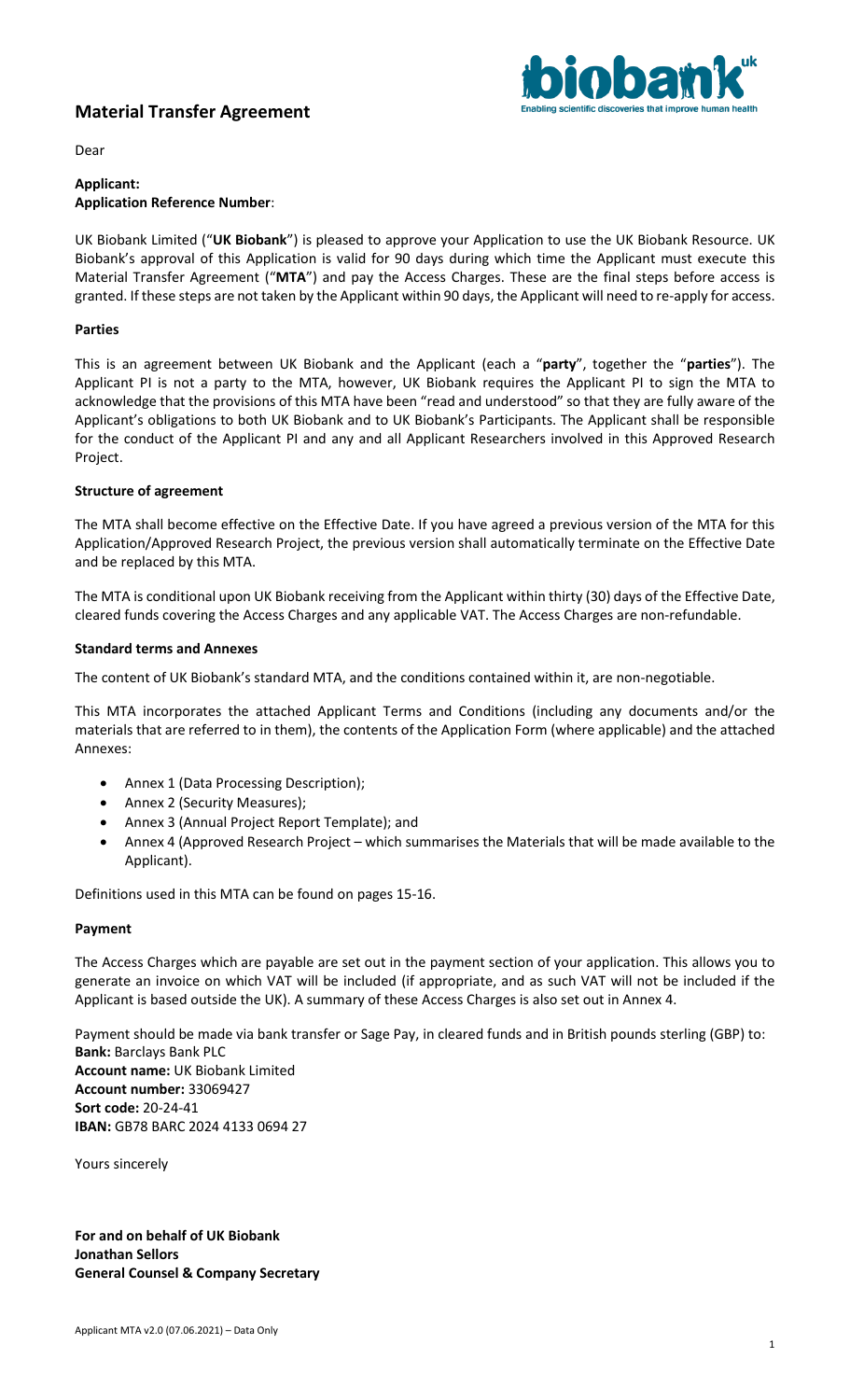### **Applicant Terms and Conditions**

# **1. Supply of Materials by UK Biobank**

- 1.1 UK Biobank agrees to supply the Materials to the Applicant in the timeframe and manner set out in this MTA, subject to the provisions of this MTA.
- 1.2 UK Biobank warrants to the Applicant that for the purposes of this MTA:
	- 1.2.1 it is entitled to supply the Materials to the Applicant;
	- 1.2.2 consent to take part in UK Biobank has been obtained from the Participants and further, consent under the Human Tissue Act 2004, has been obtained from the relevant Participants; and
	- 1.2.3 the use of the Materials for the Approved Research Project falls within UK Biobank's generic Research Tissue Bank (RTB) approval from the NHS North West REC, availabl[e here.](https://ukbiobank.ac.uk/media/cgjh1ohn/favourable-ethical-opinion-and-rtb-approval-16-nw-0274-200778-may-2016.pdf)
- 1.3 The Applicant agrees that the Materials are provided on an "as is" basis without any warranty of satisfactory quality or fitness for a particular purpose or use, or that use of the Materials shall not infringe the rights of any third party. Except as expressly stated in this MTA, all warranties, terms and conditions, whether express or implied by statute, common law or otherwise, are excluded to the fullest extent permitted by law.

## **2. Usage of Materials by the Applicant**

- 2.1 The Applicant agrees that the Materials shall only be used:
	- 2.1.1 in accordance with the terms and conditions of this MTA;
	- 2.1.2 to conduct the Approved Research Project for the Permitted Purpose only; and
	- 2.1.3 by the Applicant institution and on an individual level within the Applicant, the Applicant PI, the Applicant Researchers and by Third Party Processors (appointed by the Applicant).
- 2.2 The Applicant shall not share, sub-license, disclose, transfer, sell, gift or supply the Materials to any other person or unauthorised third party.
- 2.3 Without prejudice to the other provisions of this MTA, any actual or anticipatory breach of any provision of clause 2.1 or 2.2 shall entitle UK Biobank to terminate this Agreement with immediate effect, and require the immediate return or destruction of any Materials provided by UK Biobank.
- 2.4 The Applicant shall and shall procure that the Applicant PI, the Applicant Researchers and any Third Party Processors are made aware of, and shall comply with, the terms and conditions of this MTA and the Data Protection Legislation. Any act or omission of the Applicant PI or any Applicant Researcher or any Third Party Processor shall be deemed to be an act of the relevant Applicant for which the relevant Applicant is fully responsible and liable.
- 2.5 This MTA confers on the Applicant only those rights that are expressly granted to the Applicant. For the avoidance of doubt, nothing in this MTA shall prevent UK Biobank from supplying the same Materials (or other data and/or samples in the UK Biobank Resource) to another third party, in line with the access procedures (availabl[e here](https://www.ukbiobank.ac.uk/enable-your-research/apply-for-access) and as may be updated by UK Biobank from time to time) or for UK Biobank's other operational purposes.
- 2.6 In relation to the Materials supplied to the Applicant:
	- 2.6.1 UK Biobank is the owner of the Materials, and UK Biobank is the owner of the Intellectual Property Rights in the Materials; and
	- 2.6.2 UK Biobank hereby grants to the Applicant a revocable, worldwide, royalty-free, non-exclusive, non-transferable licence (but not any ownership rights) during the Term to use the Materials for the Permitted Purpose, subject to the terms and conditions of this MTA.

# **3. Generation of data by the Applicant**

*Generation of data by or on behalf of the Applicant during the Approved Research Project*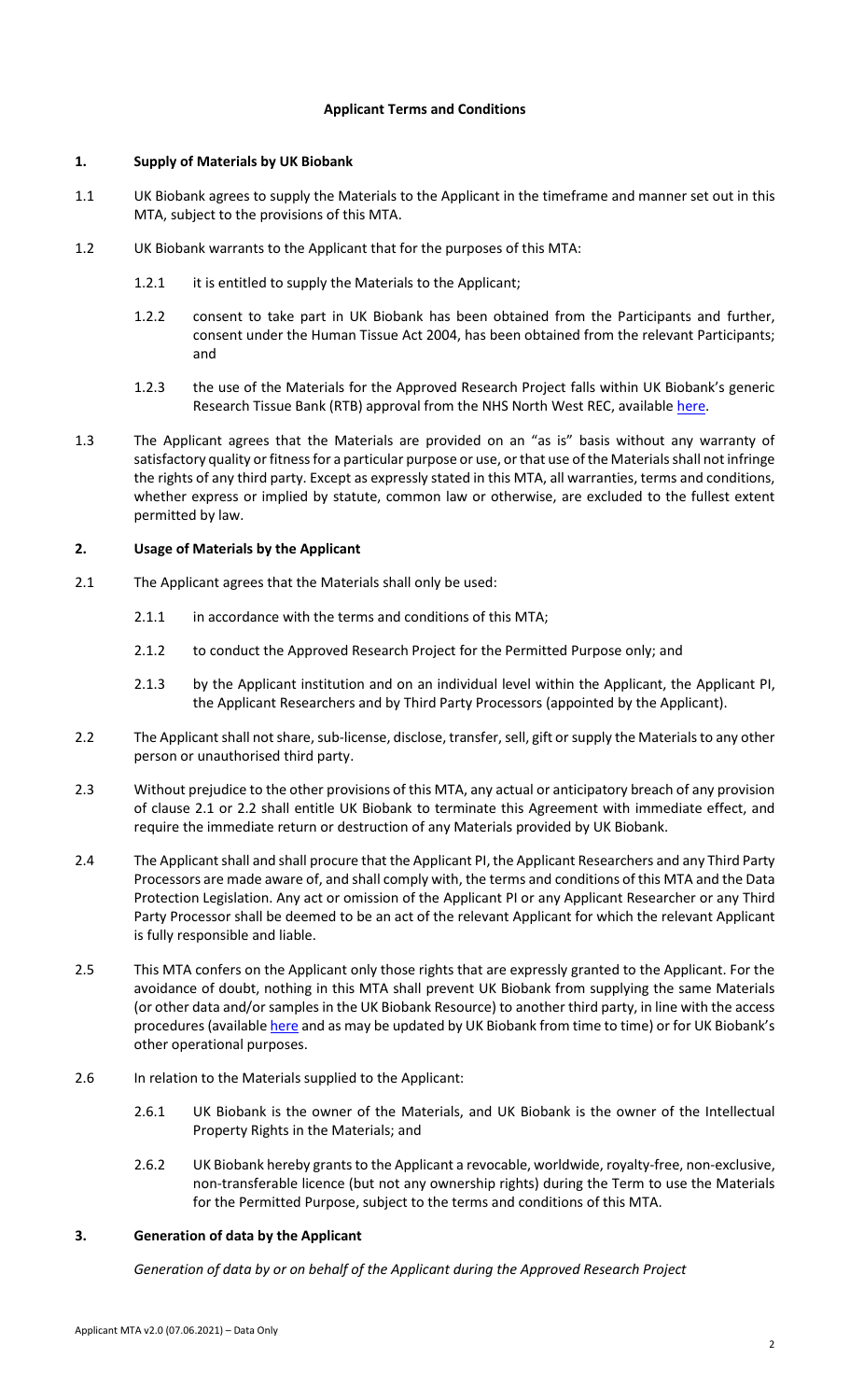- 3.1 The data generated by the Applicant in the performance of the Approved Research Project shall be deemed to fall into the following categories:
	- 3.1.1 **Results Data**: data and methodology (for example, the SAS/R/Stata scripts) which underlie the Findings and which would enable another competent researcher to generate the Findings;
	- 3.1.2 **Findings**: the findings generated by the Applicant as a result of the Approved Research Project; and/or
	- 3.1.3 **Other Data**: all other data generated by the Applicant which is not in one of the above two categories.

#### *Ownership of generated data*

- 3.2 Except as provided in claus[e 3.3,](#page-2-0) the Applicant shall own the IPRs in their Findings, the Results Data and the Other Data. The Applicant hereby grants a perpetual, irrevocable, worldwide, fully paid up, royalty free, fully sub-licensable non-exclusive licence to UK Biobank to use, reproduce, distribute, publish, store and otherwise disseminate the Findings, the Results Data and the Other Data.
- <span id="page-2-0"></span>3.3 Nothing in this MTA shall operate to assign to the Applicant any IPRs in the Materials. To the extent that the Findings, the Results Data or the Other Data incorporate any Materials, the IPRs in those Materials shall remain the property of UK Biobank and shall not belong to the Applicant.
- 3.4 The Applicant warrants to UK Biobank that UK Biobank's receipt of and use of the Applicant's Findings and Results Data shall not infringe the rights, including any IPRs, of any third party.

#### *Rights to inventions/developments made by the Applicant*

- 3.5 Subject always to the restriction in clause [3.7,](#page-2-1) UK Biobank confirms that it shall have no rights or licence to the IPRs in relation to any inventions made by the Applicant as a result of using the Materials, Results Data, Findings or Other Data ("**Applicant-Generated Inventions**").
- 3.6 However, the Applicant acknowledges that the Resource has been (a) produced using a combination of the goodwill and contribution of 500,000 UK participants (b) charitable and public funding (from in particular Wellcome and the Medical Research Council) (c) the use of public resources (such as UK health-record data) and (d) established with the express purpose of promoting the conduct of healthrelated research which is in the public interest. UK Biobank also acknowledges the contribution which is being made to enhance the Resource by the Applicant (in the form of the generation and availability to other researchers of, inter alia, the Findings and Results Data of the Approved Research Project).
- <span id="page-2-1"></span>3.7 In terms of specific obligations, taking into account the acknowledgements in clause 3.6 above, the Applicant agrees (and this clause is a material provision of this MTA) that it shall not and shall not attempt to:
	- 3.7.1 file any patents with claims directed to; or
	- 3.7.2 otherwise seek to claim or enforce any IPRs in;

the genotype-phenotype data within the Materials or in the genotype-phenotype data which has been generated by (or on behalf of) the Applicant in the course of the Approved Research Project (whether such genotype-phenotype data is in the form of Results Data, Findings or Other Data). Without limiting the above, the parties agree that this clause [3.7](#page-2-1) shall not prohibit the Applicant from patenting, or enforcing IPRs in drugs, therapeutics, diagnostics, other technology or methods of treatment provided this does not limit UK Biobank's ability to allow approved researchers to use the data generated by the Applicant (as defined in clause 3.1), including any biomarker data identified by the Applicant, through its use of the Resource.

### *Limitation on rights granted*

3.8 UK Biobank expressly excludes (directly or indirectly) (i) any right of the Applicant to sub-licence any of the rights granted to the Applicant to the Materials under this MTA and/or (ii) any right of the Applicant to publish or distribute any of the Materials, except for the sole purpose of including a commensurate amount of supporting data (which shall not include any Participant Level Data) in the Applicant's publication of its Findings (which may include commensurate publication of certain of the Results Data, as the same may be reasonably required by the relevant publisher).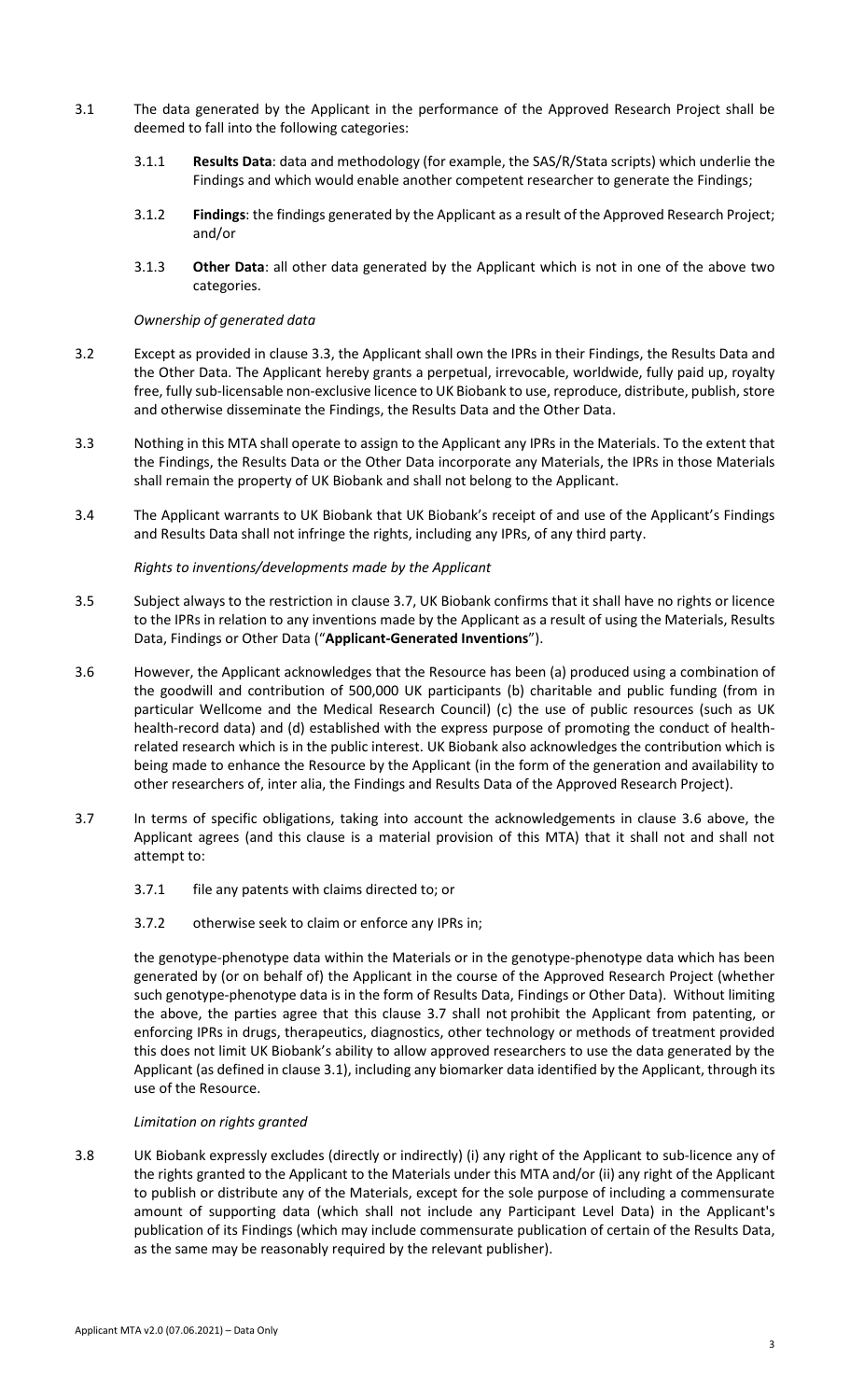3.9 For the avoidance of doubt, the rights granted under this MTA to the Applicant to use the Materials are for the Permitted Purpose only and any other purposes or usages shall require the Applicant to make a further Application.

## **4. Confirmations from the Applicant**

*General*

4.1 The Applicant hereby confirms to UK Biobank that all work performed by it using the Materials shall be carried out in compliance with all applicable laws, regulations, guidelines and approvals, including without limitation the Human Tissue Act 2004, the Data Protection Legislation and any approvals required from a Research Ethics Committee (or the applicable equivalent in the jurisdiction where the Approved Research Project is to be conducted).

*Security* 

- 4.2 The Applicant shall retain the Materials in a secure network system, at such standard which would be reasonably expected for the storage of valuable and proprietary sensitive/confidential data. Further, the Applicant shall be obliged to implement the appropriate technical and organisational measures as set out in Annex 2 (Security Measures) to protect the Materials from the accidental or unlawful destruction, loss, alteration, unauthorised disclosure of, or access to the Materials (a "**Data Security Incident**")*.*
- 4.3 The Applicant shall notify UK Biobank without undue delay (and in any event no later than 24 hours) after becoming aware of a reasonably suspected "near miss" or actual Data Security Incident which affects the Materials. Such notification must be sent by email to **DPO@ukbiobank.ac.uk** with a copy to [access@ukbiobank.ac.uk.](mailto:access@ukbiobank.ac.uk)
	- 4.3.1 The Applicant shall not delay such notification on the basis that the information is incomplete or the relevant investigation is ongoing. Further, the Applicant shall not make any external announcement, notifications to a supervisory authority or regulator about any such Data Security Incident without the express prior written consent of UK Biobank, unless required by law to do so.
	- 4.3.2 Both parties shall cooperate and provide reasonable assistance to each other to facilitate the handling of the Data Security Incident.

### *Withdrawal of consent by participants*

4.4 The Applicant confirms that it shall deal promptly and appropriately (in accordance with the Participants option to with withdraw as set out on the UK Biobank website [here\)](https://ukbiobank.ac.uk/explore-your-participation/basis-of-your-participation) with any "no further use" withdrawals by Participants which UK Biobank notifies to the Applicant.

### *Identification of participants*

- 4.5 The Applicant is expressly prohibited from (or attempting to):
	- 4.5.1 developing, linking or re-engineering the Materials supplied to it so as to render it Personal Data;
	- 4.5.2 identifying any Participant from the Materials provided by UK Biobank; or
	- 4.5.3 contacting any Participant, save only as may be permitted under an Approved Research Project involving re-contact by the Applicant.
- 4.6 In the event that the Applicant inadvertently identifies any Participant then it shall notify UK Biobank immediately setting out (in reasonable detail) the circumstances by which it happened. Such notification must be sent by email to **DPO@ukbiobank.ac.uk** with a copy to **access@ukbiobank.ac.uk**.
- 4.7 Other than for the purposes of clause 4.6, the Applicant shall not:
	- 4.7.1 share the identification of that Participant with any other person; or
	- 4.7.2 attempt to contact the Participant themselves.
- 4.8 Without prejudice to the other provisions of this MTA, any actual or anticipatory breach of any provision of clauses 4.1, 4.2 and 4.4 to 4.7 inclusive shall entitle UK Biobank to terminate this Agreement with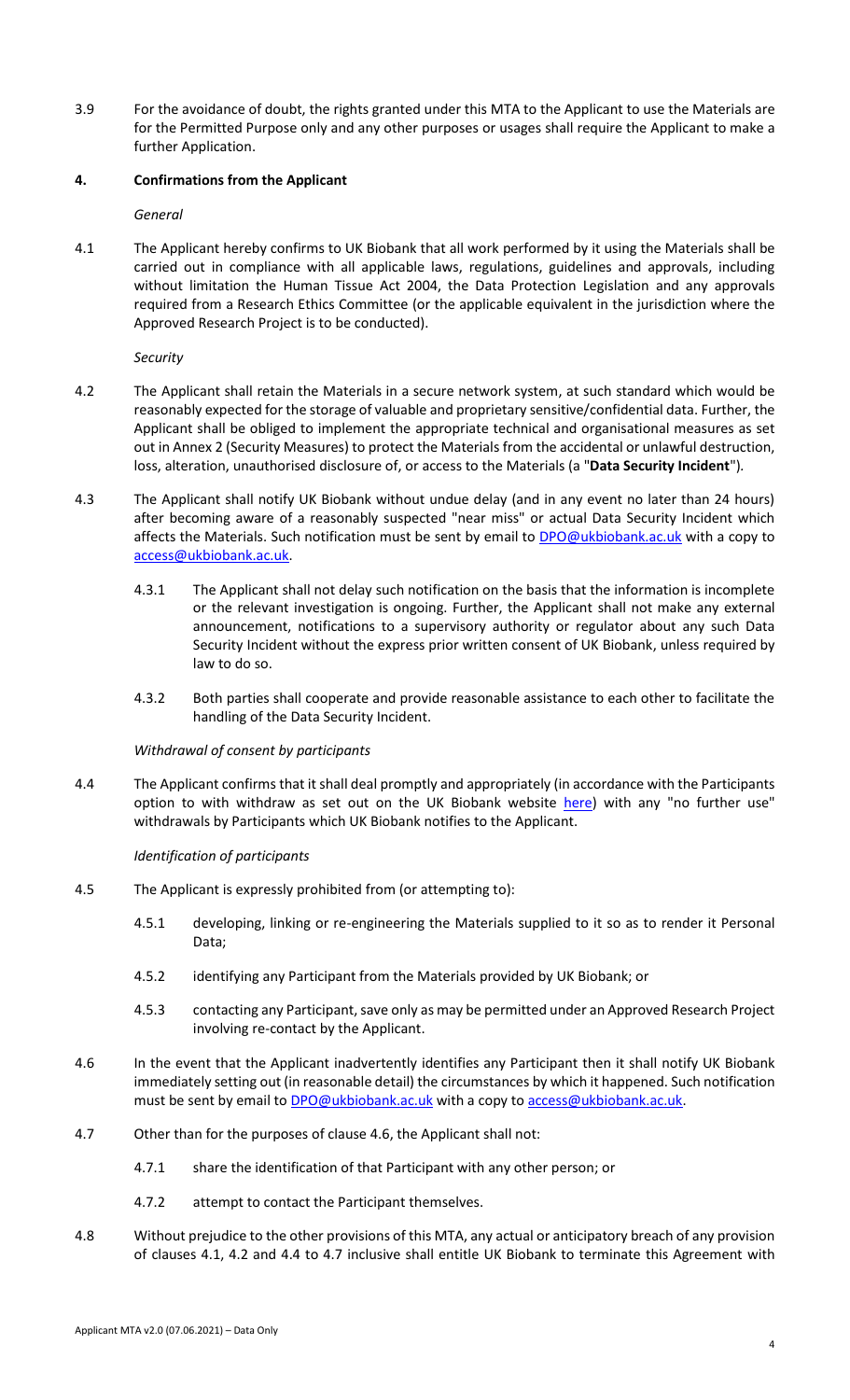immediate effect, and require the immediate return or destruction of any Materials provided by UK Biobank.

## **5. Return and publication of Findings**

### *Publication of summary on UK Biobank's website*

- 5.1 After the Applicant has received the Materials for the Approved Research Project, UK Biobank shall be entitled to publish on its website:
	- 5.1.1 The lay summary of the Approved Research Project contained in the Application (with the exception of any material that has been agreed by UK Biobank would be kept confidential);
	- 5.1.2 Summary details of the Applicant (unless it has been agreed by UK Biobank that this information would be kept confidential).

## *Annual Project Report*

- 5.2 During the Term, the Applicant shall provide UK Biobank with:
	- 5.2.1 a summary report setting out in reasonable detail the progress of the Approved Research Project in the form attached as Annex 3 (or in such other format as required by UK Biobank from time to time) on an annual basis (from the Effective Date) which shall include the Findings the Applicant has made which in its reasonable view may be:
		- (a) published;
		- (b) disclosed in a published patent; or
		- (c) otherwise of significance (in the context of medical research); and
	- 5.2.2 a summary (and a copy of the application if requested) of any patents whose claims cover, or are intended to cover, an Applicant-Generated Invention within two (2) months of their publication.
- 5.3 UK Biobank acknowledge and agree that the Applicant may keep such Findings confidential for a reasonable time in accordance with its reasonable business and research and development practices. For the avoidance of doubt, the Applicant is entitled to retain confidentiality regarding any Finding over which patent protection is being sought (and the patent has not yet been published).
- 5.4 In relation to the Annual Project Report, UK Biobank:
	- 5.4.1 shall have the ability to make the Annual Project Report public, subject to the Applicant (as referred to in clause 5.3 above) retaining a reasonable period of confidentiality on items where patent rights still need to be filed;
	- 5.4.2 shall have the opportunity to ask the Applicant any reasonable questions arising from the Annual Project Report and the Applicant shall respond to any such questions in a timely manner;
	- 5.4.3 strongly encourages the Applicant to make public in a reasonably timely manner the Findings that they make; and
	- 5.4.4 reserves the rights set out in clause 7.1 in the event that the Annual Project Report is not received by UK Biobank in the timeframe, manner and form prescribed.
- 5.5 If such Findings are made publicly available, UK Biobank requires that the Results Data underlying such Findings shall be promptly returned or otherwise made available to UK Biobank<sup>1</sup>.

*Publication of Findings* 

l

 $^1$  For the avoidance of doubt, the intention of this provision is not to require the return of irrelevant or extraneous data sets but rather to make summary information available to other researchers (in a comparable form to that which academic journals often require), in particular so that it is not necessary for a researcher (reviewing the Findings) to have to re-create certain derived variable or related metrics. Also, for clarity, Applicants shall have no obligation to provide to UK Biobank or publish, and do not grant UK Biobank any rights in or to, any genotype-phenotype data obtained or generated outside of the Approved Research Project.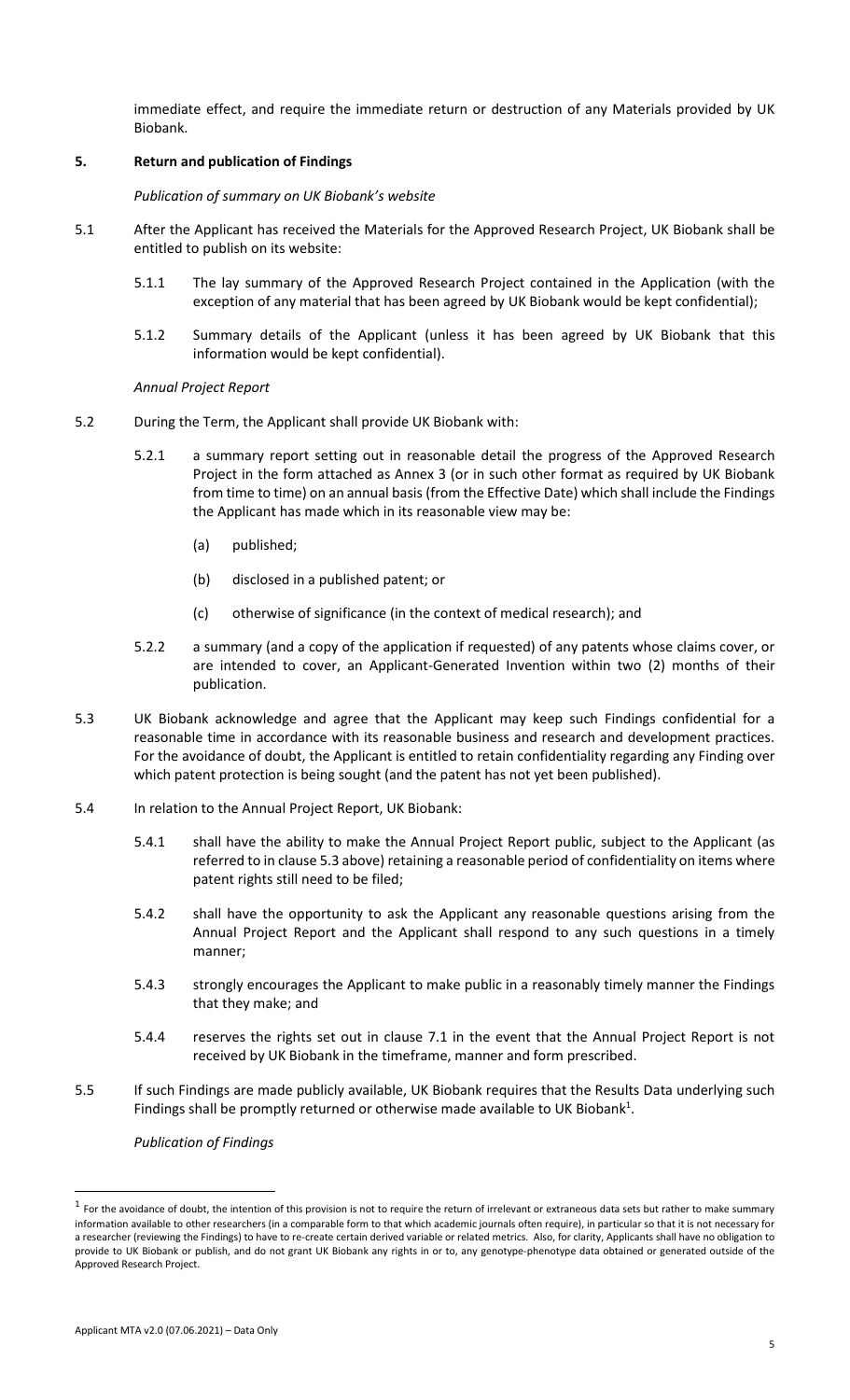- 5.6 The Applicant shall use All Reasonable Endeavours to publish the Findings (and provide UK Biobank with a link thereto) within six (6) months after the Completion Date for the Approved Research Project:
	- 5.6.1 in an academic journal; or
	- 5.6.2 on an open-source publication site.
- 5.7 Within six (6) months after the publication of the Findings, the relevant Applicant shall provide to UK Biobank the Results Data in such form and format as UK Biobank shall reasonably require (alternatively UK Biobank and the relevant Applicant may agree that the relevant Applicant retains the Results Data on the basis that they are made publicly available to other Researchers and/or publicly available generally).
- 5.8 UK Biobank shall consider reasonably any written requests (containing an appropriate explanation) for an extension of the time limits set out in this clause.
- 5.9 The Applicant shall use All Reasonable Endeavours to publish a commensurate level of Findings in relation to the Approved Research Project within the first three (3) years of the Term. Where this is not possible, the Applicant shall provide UK Biobank with a reasonable explanation as to why it is not possible and an estimation of when a publication can be expected.

### *Notification to UK Biobank*

- 5.10 Unless otherwise stated in Annex 4, the Applicant is not required to obtain UK Biobank's approval to any report of its Findings. The Applicant shall nevertheless provide a copy of any report of its Findings and any press release to UK Biobank at least two (2) weeks before their expected date of first public presentation or publication in any format (e.g. paper journal, on-line report, meeting abstract). The Applicant shall upload such documents to AMS in the first instance. If this is not possible, the Applicant shall email such documents to **access@ukbiobank.ac.uk.**
- 5.11 However, and notwithstanding the provisions of clause 5.10 above, the Applicant is required to promptly notify UK Biobank in advance (in writing) if any report of its Findings is reasonably likely to provoke controversy or otherwise attract significant public attention. In such circumstances, UK Biobank reserves the right to make such recommendations, reservations or suggestions on the report as it sees fit (and which it may make public) for consideration by the Applicant.

### *Credit to UK Biobank*

5.12 UK Biobank requires that any publication of Findings includes the following credit, which credit shall be incorporated within the so-called "abstract" of such publication:

"This research has been conducted using the UK Biobank Resource under application number  $[$  ]."

5.13 This acknowledgement to UK Biobank should, when possible, be linked to reference search tools (such as PubMed and MEDLINE and/or DOI reference).

# **6. Charges**

- 6.1 The Applicant agrees to pay the Access Charges as set out in the payment section of the Applicant's Application to UK Biobank via bank transfer or Sage Pay, in cleared funds and in British pounds sterling (GBP). The Access Charges are stated to be exclusive of VAT. The Applicant shall pay any applicable VAT in addition to the Access Charges. The Access Charges are non-refundable.
- 6.2 When paying the Access Charges, the Applicant shall quote the invoice number and/or Application Reference Number as the payment reference. A remittance note shall also be sent to [creditcontrol@ukbiobank.ac.uk.](mailto:creditcontrol@ukbiobank.ac.uk)
- 6.3 The rights granted to the Applicant by UK Biobank under this MTA are conditional on the Access Charges (and applicable VAT) being paid and so, for the avoidance of doubt, no Materials shall be provided to the Applicant until or unless the Access Charges (and applicable VAT) then due are received in full. The Applicant shall pay the Access Charges (and applicable VAT) no later than thirty (30) days from the Effective Date.
- 6.4 If payment of the Access Charges has not been made within ninety (90) days of receipt of this MTA by the Applicant, the Applicant shall be required to re-apply for access to the Resource and Materials.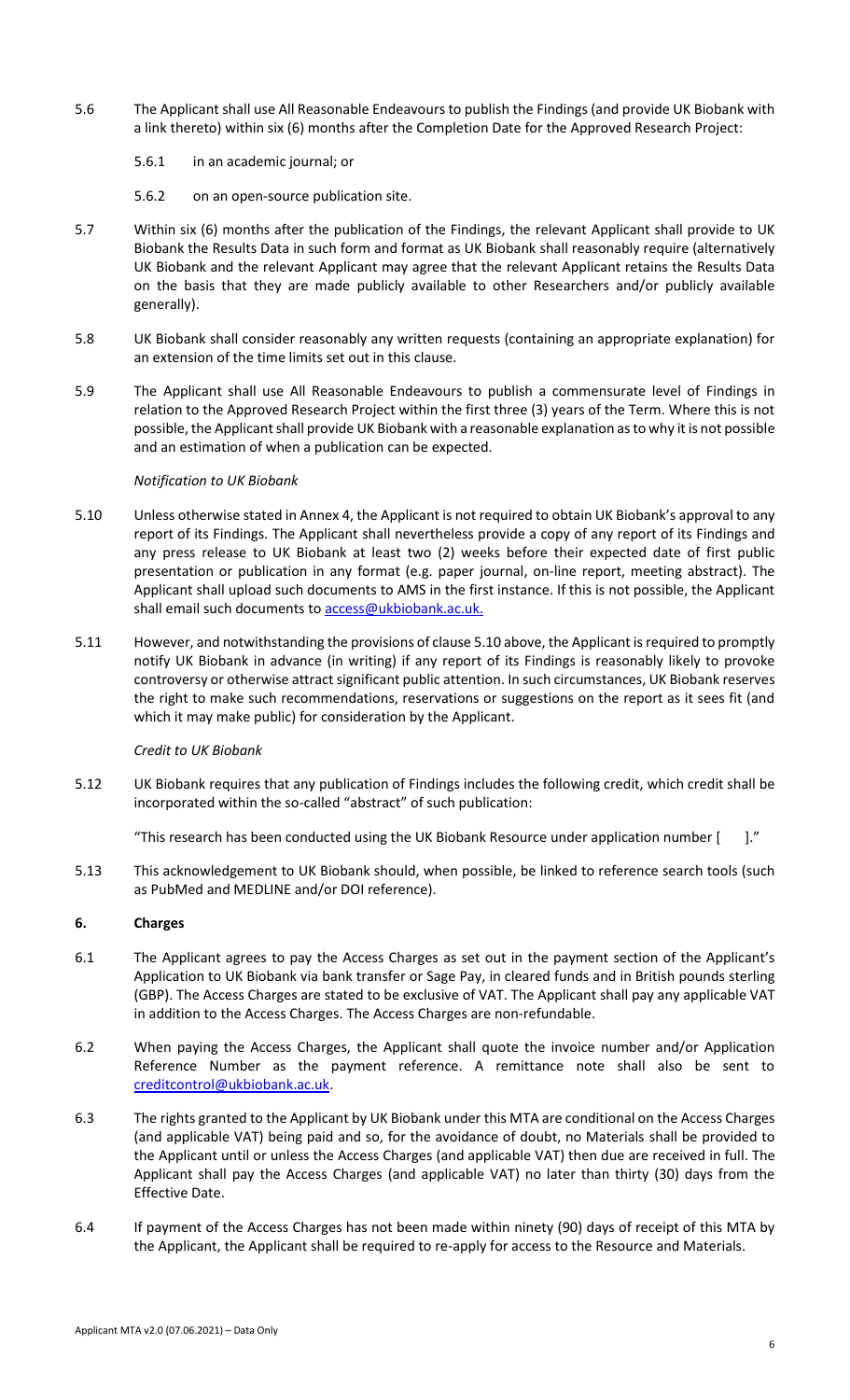## **7. Self-Certification and Audit**

- 7.1 During the Term, UK Biobank requires the Applicant to self-certify on an annual basis that the provisions of the MTA are being complied with by the Applicant. Specifically, the Applicant shall provide UK Biobank with such self-certification as part of the Annual Project Report in the form attached at Annex 3. In the event that the Annual Project Report is not received by UK Biobank in the timeframe, manner and form prescribed then the Applicant's rights under this MTA are suspended and access to the Materials will be removed until such time as the Annual Project Report has been duly and compliantly provided. If the Annual Project Report is still outstanding, notwithstanding a reminder from UK Biobank, 3 months after the relevant anniversary of the Effective Date, then UK Biobank has, inter alia, the right to terminate the MTA by giving the Applicant written notice of termination and/or prevent the Applicant from applying for or accessing any further Materials from UK Biobank.
- 7.2 In circumstances where UK Biobank reasonably believes that a Data Security Incident or other serious incident has occurred then on notice to the Applicant, and in order to confirm or investigate compliance with the provisions of this MTA, UK Biobank may itself or via appropriate third parties:
	- 7.2.1 choose to inspect the premises and other relevant facilities of such Applicant, in order to review the security, storage or other arrangements for the Materials; and
	- 7.2.2 request such additional information about the Approved Research Project and/or its progress as UK Biobank may, from time to time, reasonably require.
- 7.3 UK Biobank shall bear the costs of such audits unless a material default within the procedures and processes of the relevant Applicant is discovered, in which case the relevant Applicant shall be obliged to reimburse the reasonable costs of UK Biobank and any relevant third parties.
- 7.4 UK Biobank confirms that its audit rights shall be exercisable no more than once a year and on the provision of reasonable notice (which may be immediate in the event of a Data Security Incident or other serious incident) to the Applicant and be during normal business hours. As far as practically possible, UK Biobank agrees to coordinate any site visits and audits with the other relevant parties.

## **8. Confidentiality**

- 8.1 Subject to the exceptions in Clause 8.2, UK Biobank shall keep confidential any information disclosed to it in writing by the Applicant that is marked confidential ("**Applicant's Confidential Information**") and shall not disclose such information to any person.
- 8.2 UK Biobank may disclose the Applicant's Confidential Information where expressly permitted by this MTA or when:
	- 8.2.1 it is required to be disclosed by law, by any governmental or other regulatory authority, by a court or other authority of competent jurisdiction; or
	- 8.2.2 it can be shown by UK Biobank (to the Applicant's reasonable satisfaction) to have been known by UK Biobank before disclosure to it by such Applicant; or
	- 8.2.3 it was lawfully disclosed to UK Biobank by a third party who did not impose any restrictions on its disclosure; or
	- 8.2.4 the information was in (or enters into) the public domain other than by reason of a breach of this clause by UK Biobank; or
	- 8.2.5 UK Biobank and the Applicant agree, acting reasonably, that such information is trivial or obvious, or they agree in writing that such disclosure may be permitted.

# **9. Data Protection**

 $\overline{\phantom{a}}$ 

*Relationship of the parties*<sup>2</sup>

 $^2$  This clause 9 addresses the requirements of the prevailing data protection legislation in the UK: principally the Data Protection Act 2018 (*https://www.legislation.gov.uk/ukpga/2018/12/contents)* and the UK GDPR and related guidance from the relevant regulators, particularly the ICO (*https://ico.org.uk/).* This clause also addresses the impact, from UK Biobank's perspective, of the United Kingdom leaving the European Union. In relation to identifiable data two factors remain the same as under the original MTA:

UK Biobank has and will continue to go to significant lengths to de-identify the data it releases to researchers, by removing direct and indirect identifiers, such that (even taking into account publicly available information) it should not be possible for a researcher to re-identify a participant;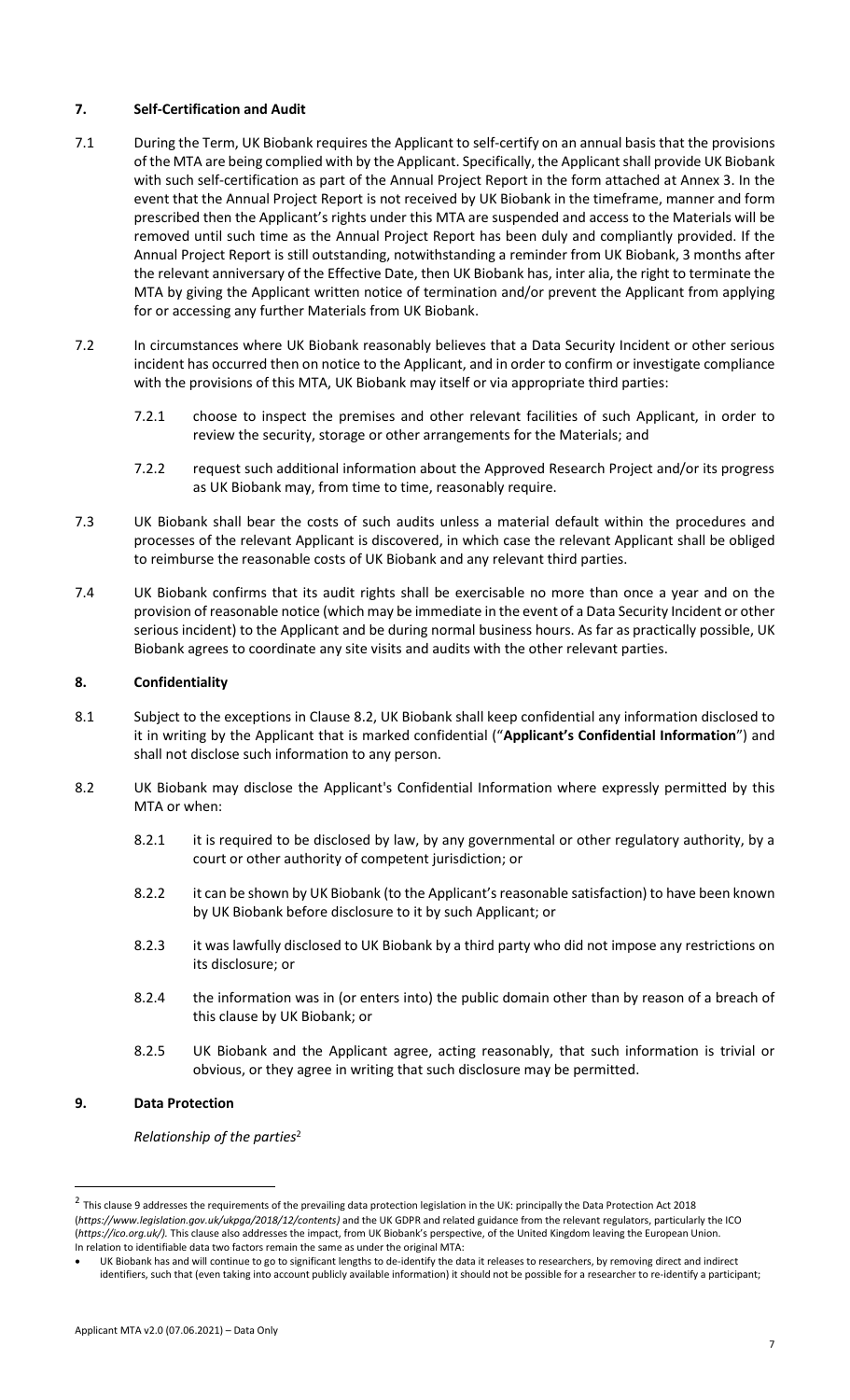9.1 The parties acknowledge that UK Biobank and the Applicant are independent Controllers with respect to the Participant Level Data that is Processed in accordance with this MTA, and that the Applicant shall Process the Participant Level Data strictly for the Permitted Purpose. In no event shall the parties Process the Participant Level Data as joint Controllers.

#### *Compliance with law*

9.2 Each party shall be individually and separately responsible for complying with the obligations that apply to it as a Controller under Data Protection Legislation.

### *Cooperation*

9.3 In the event that the Applicant or any Applicant Researcher receives any correspondence, enquiry or complaint from a Participant, regulator or other third party ("**Correspondence**") in connection with the Processing of the Participant Level Data, it shall promptly inform UK Biobank giving full details of the same. In all circumstances, the Applicant or any Applicant Researcher shall: (i) obtain UK Biobank's written approval before responding to the Correspondence, including approval of the contents of any response; and (ii) subject to Data Protection Legislation, permit UK Biobank to respond directly to the Correspondence.

### *Where the Applicant is located outside of the UK*

- 9.4 Where UK Biobank transfers Participant Level Data to an Applicant outside the UK in a territory that has not been specified as ensuring an adequate level of protection in accordance with Data Protection Legislation, the parties agree that the C2C Model Clauses shall be incorporated into this MTA by reference from the Effective Date as follows:
	- 9.4.1 UK Biobank shall be the data exporter;
	- 9.4.2 the Applicant shall be the data importer;
	- 9.4.3 where the C2C Model Clauses being relied upon are those approved by the European Commission: (i) under the "II Obligations of the data importer" section of the C2C Model Clauses option h (iii) (the data processing principles set forth in Annex A) shall be deemed to have been selected; (ii) the provisions of Annex 1 shall be deemed to be set out in Annex B to the C2C Model Clauses; and (iv) the optional illustrative commercial clauses shall be deemed to have been deleted; and
	- 9.4.4 if there is any conflict between the MTA and the C2C Model Clauses, the C2C Model Clauses shall prevail.

The parties agree to use All Reasonable Endeavours to put in place any additional or supplementary measures that may be required in order to give effect to the C2C Model Clauses.

### *International transfers by the Applicant*

9.5 The Applicant shall not Process any Participant Level Data (nor permit any Participant Level Data to be Processed) in a territory outside of the UK (or where clause 9.4 applies, where Processing occurs in a subsequent territory) unless it has taken such measures as are necessary to ensure the transfer is in compliance with Data Protection Legislation.

### **10. Limitation of Liability**

- 10.1 The parties agree that:
	- 10.1.1 Subject to clauses 10.2, 10.3 and 10.4, UK Biobank's maximum aggregate Liability under this MTA and/or in relation to the Approved Research Project shall be limited to the Access Charges paid or payable by the Applicant to UK Biobank (whether or not invoiced to the Applicant) in relation to the Approved Research Project; and
	- 10.1.2 Subject to clauses 10.2, 10.3 and 10.5, the Applicant's maximum aggregate Liability under this MTA and/or in relation to the Approved Research Project shall be limited to the Access Charges

 $\overline{a}$ 

Further, the Applicant is expressly prohibited from actual (and making any attempt to) re-identification any Participant in accordance with clause 4.5 of the MTA.

Nevertheless, UK Biobank considers that it is appropriate for UK Biobank to require researchers to treat the UK Biobank data as if it considered to be Personal Data, and this requires the Applicant (as part of the MTA) to agree to the provisions of this clause. The Applicant will be considered to be a separate and independent data Controller under Data Protection Legislation. The Applicant is not a Processor. Please refer to the Data Protection FAQs (link provided in Annex 1) for more information. As with all other clauses of this MTA, this clause 9 is non-negotiable.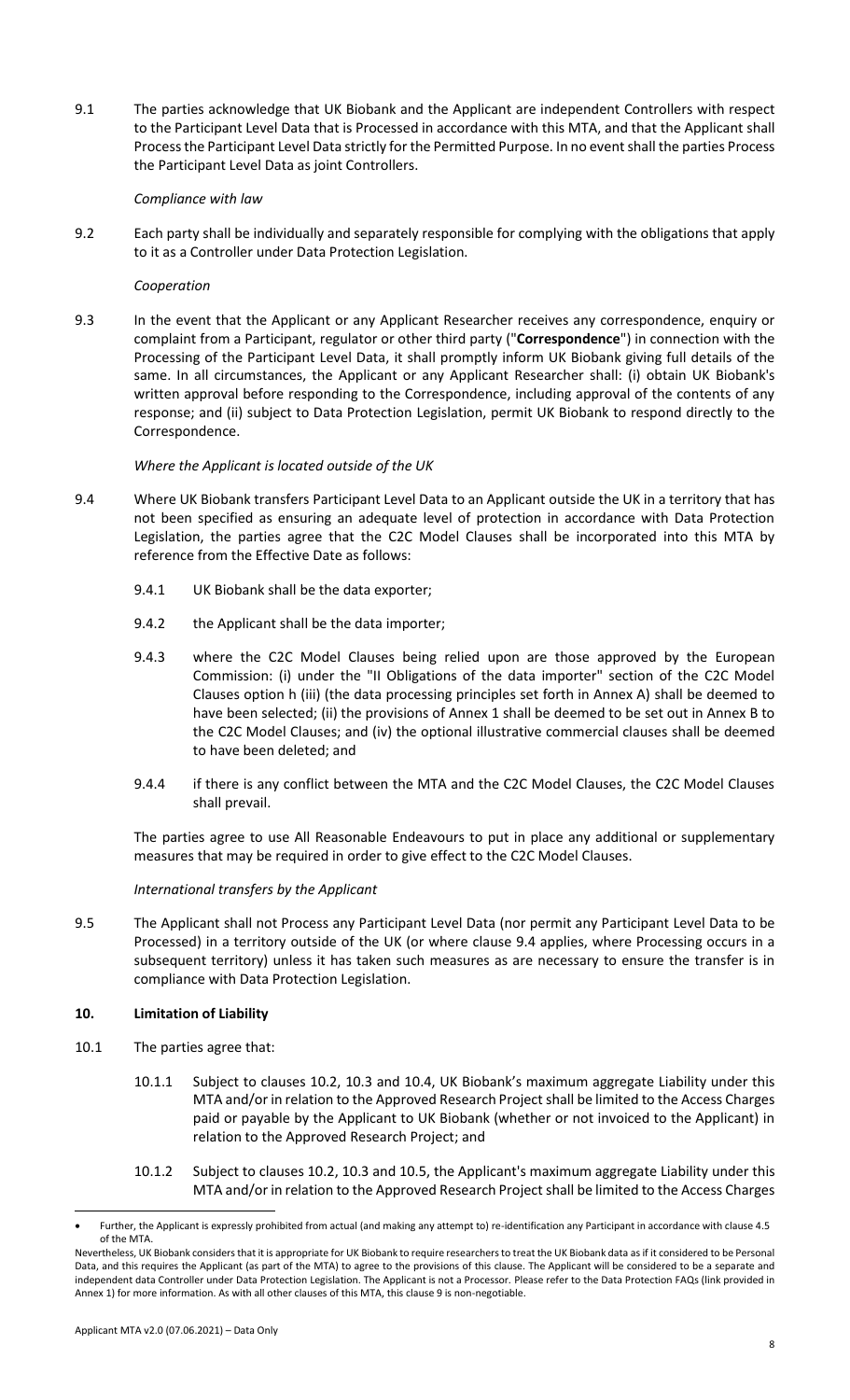paid or payable by the Applicant to UK Biobank (whether or not invoiced to the Applicant) in relation to the Approved Research Project.

- 10.2 Notwithstanding clause 10.1 above, UK Biobank shall have no Liability to the Applicant and the Applicant shall have no Liability to UK Biobank for any:
	- 10.2.1 loss of profit (whether direct, indirect or consequential);
	- 10.2.2 loss of use, loss of revenue, loss of production or loss of business (in each case whether direct, indirect or consequential);
	- 10.2.3 loss of goodwill, loss of reputation or loss of opportunity (in each case whether direct, indirect or consequential);
	- 10.2.4 loss of anticipated savings or loss of margin (in each case whether direct, indirect or consequential);
	- 10.2.5 loss of use or value of any data or software (in each case whether direct, indirect or consequential); or
	- 10.2.6 indirect or consequential loss.
- 10.3 Nothing in this MTA shall operate to exclude or limit any Liability which cannot legally be limited including but not limited to liability for:
	- 10.3.1 death or personal injury caused by negligence;
	- 10.3.2 for its fraud or fraudulent misrepresentation; and
	- 10.3.3 for any matter for which it is not permitted by law to exclude or limit, or to attempt to exclude or limit, its Liability.
- 10.4 For the avoidance of doubt, UK Biobank shall have no responsibility or Liability (including but without limitation any product-related Liability) for any finding, product, test or treatment developed directly or indirectly by the Applicant using the Materials.
- 10.5 Nothing in this MTA shall operate to exclude or limit the Applicant's Liability to UK Biobank for any loss, damage, costs or expenses arising from:
	- 10.5.1 the Applicant's failure to comply with clause 9 (Data Protection) and clauses 14.5 to 14.10 inclusive (Third Party Processors);
	- 10.5.2 any breach of clause 2.2 or any circumstance in which the Applicant sub-licenses, distributes or otherwise shares the Materials (including any IPRs) with any unauthorised person or third party;
	- 10.5.3 any circumstance set out in clauses 4.5 and 4.7; and
	- 10.5.4 any Data Security Incident which is caused by the Applicant.

#### **11. Term**

- 11.1 The term of this MTA shall commence on the Effective Date and shall end on the Completion Date unless terminated sooner in accordance with clause 12 or in accordance with law.
- 11.2 The Term of this MTA may be extended by the Applicant during the final year of the Approved Research Project in the following one (1) year increments:
	- 11.2.1 for a minimum of period of one (1) year;
	- 11.2.2 for a period of two (2) years; or
	- 11.2.3 for a maximum of period three (3) years;

on application to UK Biobank setting out (in reasonable detail) the reasons for the extension request and subject to the payment of the relevant further Access Charges.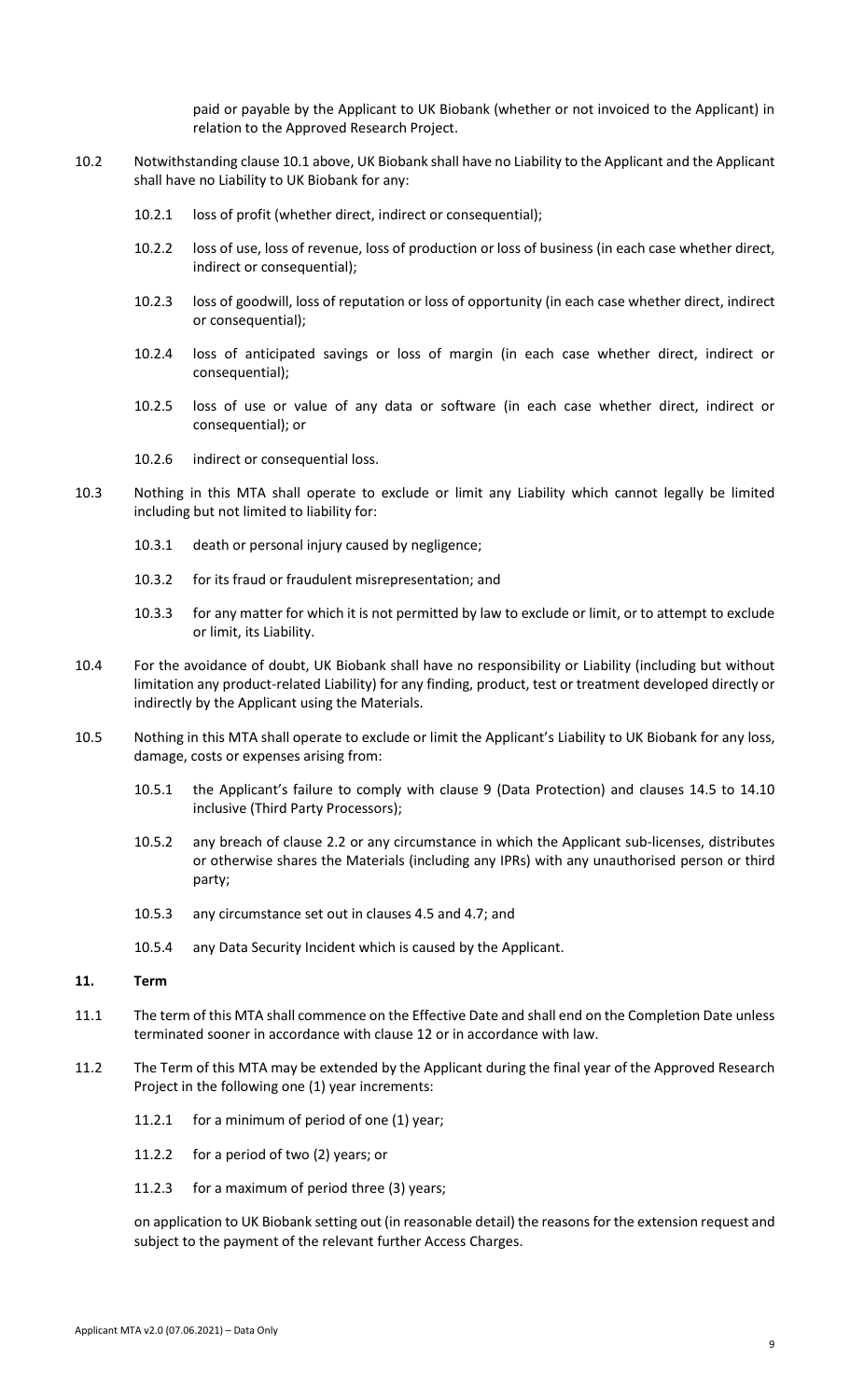11.3 For the avoidance of doubt, the extensions set out in clause 11.2 above can be applied cumulatively (subject to applicable Access Charges) so that, for example, an extension of 3 years may be granted to take the Approved Research Project duration from 3 years to 6 years, and this may then be extended by a further 3 years to 9 years and so on.

#### **12. Termination and consequences of termination**

- 12.1 UK Biobank shall be entitled to terminate this MTA immediately by written notice to the Applicant if the Applicant:
	- 12.1.1 commits any breach of a material provision of this MTA or a material breach of this MTA, and, in the case of a breach capable of remedy, fails to remedy the same within 10 days after receipt of a written notice giving particulars of the breach and requiring it to be remedied; or
	- 12.1.2 ceases, is likely to cease, or threatens to cease carrying on business or suffers an Insolvency Event, or is subject to a serious, adverse regulatory finding.
- 12.2 Upon expiry of the MTA pursuant to clause 11.1 above or termination of this MTA by UK Biobank pursuant to clause 12.1 or in accordance with law:
	- 12.2.1 The grant of rights and all licences to the Applicant under this MTA shall be automatically terminated; and
	- 12.2.2 The Applicant shall destroy the Materials or otherwise render them inaccessible. For the avoidance of doubt, the Applicant shall not be required to destroy Results Data or Other Data subject to the provisions of this MTA being complied with.
- 12.3 Without prejudice to the foregoing and to any other rights or remedies that UK Biobank may have, UK Biobank may take the following steps if there is a breach that entitles UK Biobank to terminate this MTA under clause 12.1:
	- 12.3.1 it may prohibit the Applicant PI, Applicant Researchers and any other researchers from the Applicant from accessing any further Materials from within the UK Biobank Resource for an indefinite period of time; and/or
	- 12.3.2 it may elect to inform the relevant personnel within the defaulting Applicant, funders of the defaulting Applicant and/or governing or other relevant regulatory bodies.
- 12.4 Notwithstanding termination of this MTA for any reason, the provisions of clauses 2, 3, 4, 5, 6, 7, 8, 9, 10, 12, 13, 14, 16 and 17 shall continue in force in accordance with their respective terms.
- 12.5 Termination or expiry of this MTA shall not affect the rights and obligations of the parties accrued at the date or termination or expiry.

### **13. Notices**

- 13.1 Notices required under this MTA shall be in writing and shall be:
	- 13.1.1 sent by email to the addresses set out below; or
	- 13.1.2 (in the event of failure to deliver an email) by post to UK Biobank or to the Applicant.
- 13.2 Any notice shall be deemed to be received:
	- 13.2.1 if sent by email, upon receipt at the recipient's email server, (or, if this time falls outside business hours in the place of receipt, when business hours resume); or
	- 13.2.2 if sent by post, on the date of delivery if a business day in the place of receipt (or, if not a business day, on the first business day thereafter).
- 13.3 Notices to UK Biobank shall be sent to the access team at **access@ukbiobank.ac.uk**. Notices to the Applicant shall be sent by email to the relevant Applicant and the Applicant PI.

### **14. Affiliates, assignment and sub-contracting**

*Affiliates*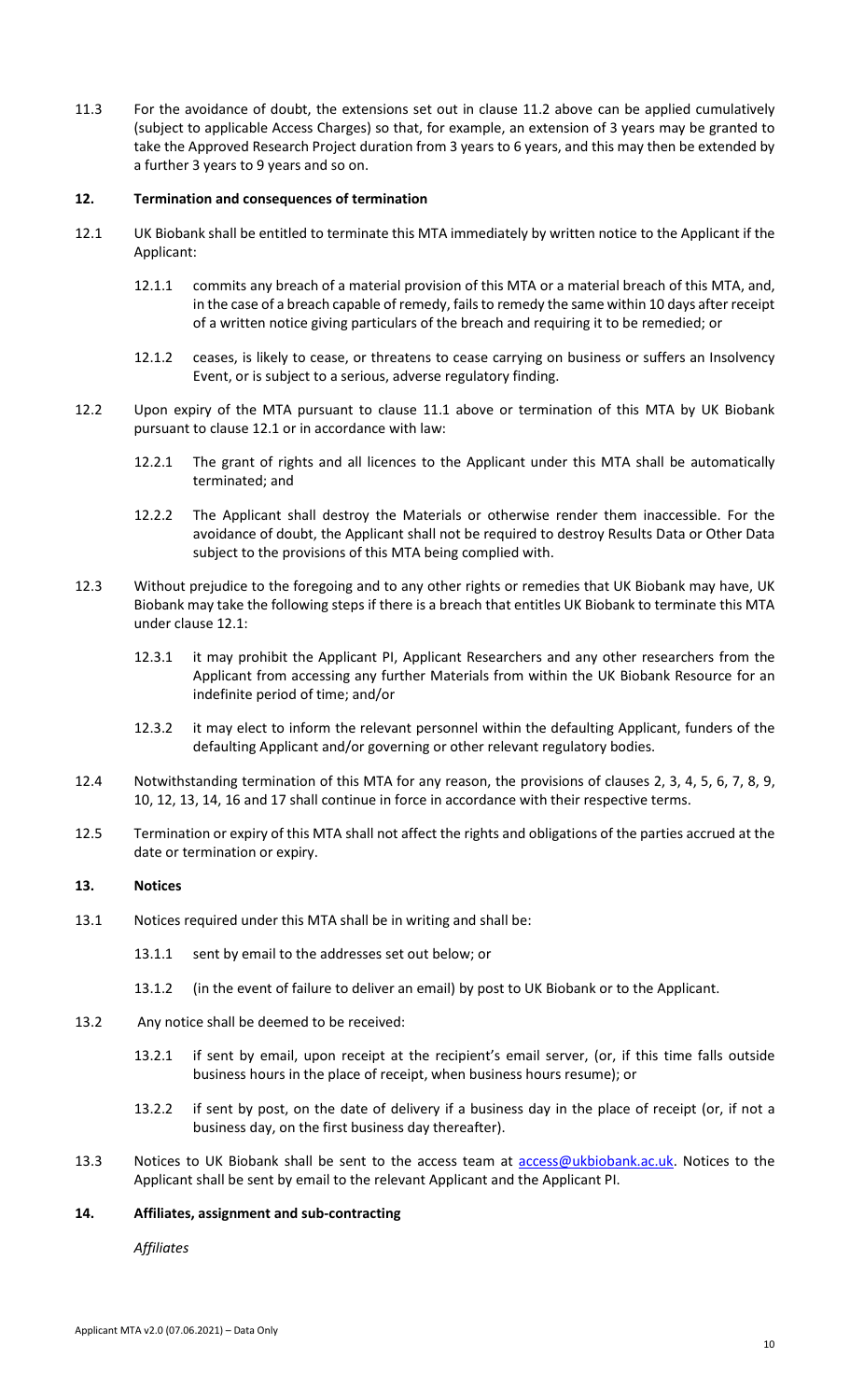14.1 The rights granted to the Applicant under this MTA include the Affiliates of the Applicant, subject to the Applicant remaining fully liable and responsible for the conduct of its Affiliate(s) and for ensuring that it's Affiliate(s) comply with the terms and conditions of this MTA.

#### *Assignment*

14.2 Neither UK Biobank nor the Applicant shall be entitled to assign this MTA or any of its rights or obligations hereunder without first having received the written approval of the other party, such approval not to be unreasonably withheld or delayed.

#### *Subcontracting*

- 14.3 Other than in the circumstances set out in clause 14.5, the Applicant shall not sub-contract the performance of any of its obligations under the MTA or any part thereof without having first obtained the prior written consent of UK Biobank, such consent not to be unreasonably withheld.
- 14.4 In the event that consent is granted under clause 14.3, the relevant Applicant shall be responsible for the acts, defaults and omissions of its sub-contractors as if they were the Applicant's own, and any consent given shall not relieve such relevant Applicant of any of its obligations under this MTA.

#### *Third party processors*

- 14.5 UK Biobank acknowledges and agrees that the Applicant may subcontract to third party Processors to Process the Materials strictly for the Permitted Purpose and only in relation to discrete elements of data computation and analysis (such Processors being, "**Third Party Processors**"). The Applicant must comply with, and only engage Third Party Processors strictly in accordance with the terms set out in clauses 14.6 to 14.10 inclusive.
- 14.6 The Applicant warrants that the Third Party Processor is not a Collaborator and shall only be engaged for the purposes of discrete elements of data computation and analysis in relation to the Permitted Purpose (the "**Processor Task**").
- 14.7 Prior to engaging a Third Party Processor, the Applicant shall conduct and document the following assessment:
	- 14.7.1 whether the Third Party Processor is necessary for the progress of the research aims of the Approved Research Project;
	- 14.7.2 whether the Third Party Processor is a suitable recipient for the data in terms of both its provenance on past data security and past data usage / activities (for example Cambridge Analytica would not qualify); and
	- 14.7.3 whether the Third Party Processor is able to provide sufficient assurance(s) that it shall Process the Materials in a manner that will meet the requirements of Data Protection Legislation.
- 14.8 The Applicant shall:
	- 14.8.1 remain fully responsible to UK Biobank for all acts, defaults and omissions of the Third Party Processor as if they were the Applicant's own;
	- 14.8.2 provide only such Materials to the Third Party Processor as is strictly necessary for the Third Party Processor to perform the Processor Task;
	- 14.8.3 provide details of each Third Party Processor and the Processor Task in the Annual Project Report submitted to UK Biobank on an annual basis in accordance with clause 7.1 of the MTA; and
	- 14.8.4 only engage the Third Party Processor on the basis that a written agreement with the Third Party Processor is executed prior to any data transfer or Processing of Materials taking place. Such agreement must include inter alia:
		- (a) a clear definition and scope of the Processor Task, including an agreement only to Process the data in accordance with the Applicant's documented instructions;
		- (b) to authorise the Third Party Processor to only undertake the Processor Task and not to perform any other act, unless expressly authorised to do so;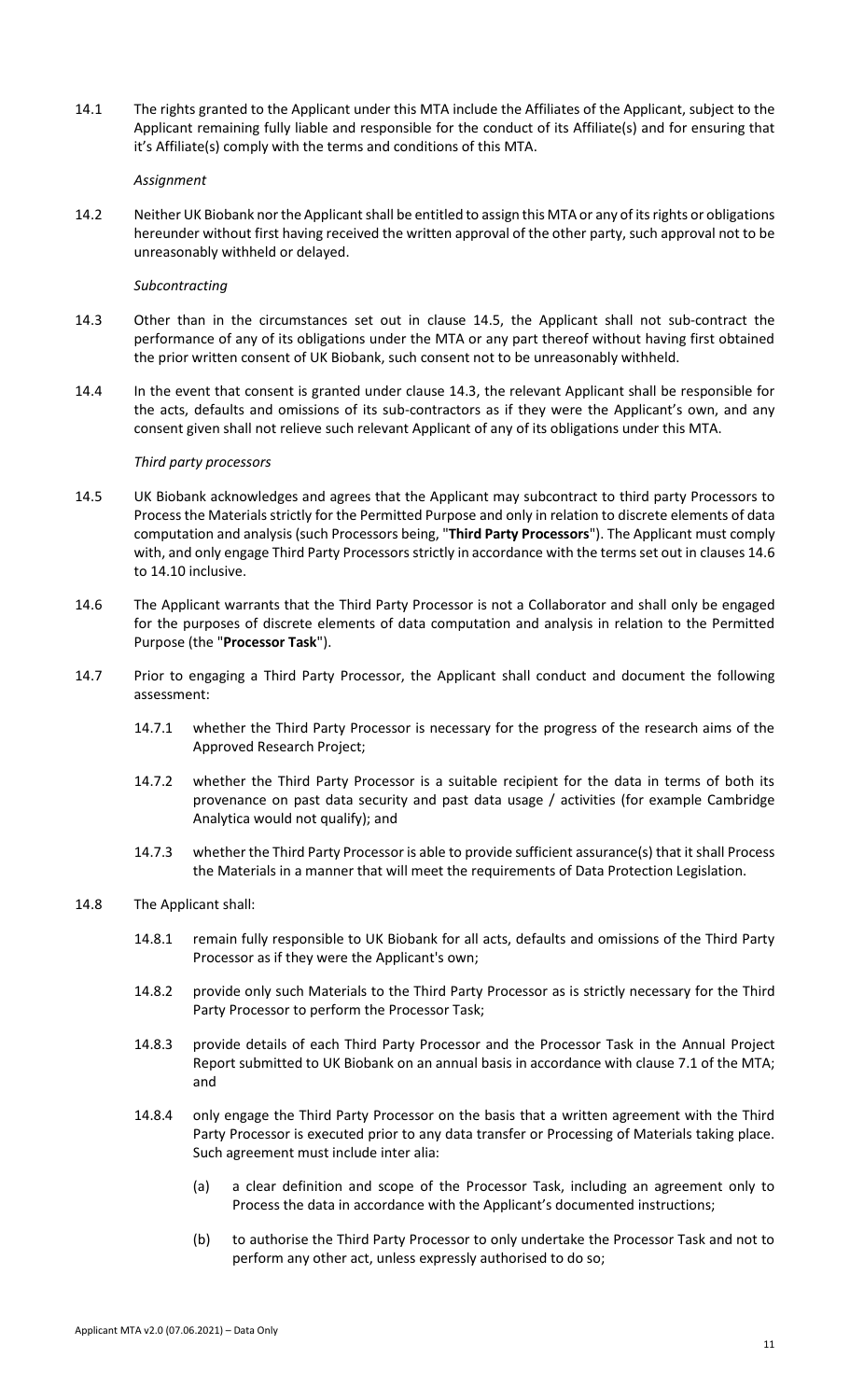- (c) to store, process and use the Materials to the security standards set out in the MTA (as a minimum) and implements appropriate technical and organisational security measures to protect the Materials against a Data Security Incident;
- (d) to delete the Materials (and any data generated as a result of the Processor Task) once the Processor Task has been completed;
- (e) to confirm that the Third Party Processor has no rights (directly or indirectly) in either any Materials (or data derived therefrom) or from anything which the Applicant has created or done as part of the Approved Research Project (which is covered by the MTA between UK Biobank and the Applicant);
- (f) to confirm that the Third Party Processor is bound by the provisions which are equivalent to the relevant provisions in the MTA, including, but not limited to: a) not to transfer the Materials (or data derived therefrom) to any third party and b) not to make any attempt to re-identify any Participant;
- (g) that the Third Party Processor provides sufficient assurance(s) that it shall Process the Materials in a manner that will meet the requirement of Data Protection Legislation; and
- (h) that the Applicant has an unfettered unilateral right to terminate its agreement with the Third Party Processor immediately if a material problem arises (including a breach by the Third Party Processor of any of the above provisions).
- 14.9 The Applicant must keep the activities of the Third Party Processor under reasonable review in order to ensure compliance with clauses 14.5 to 14.10 inclusive.
- 14.10 In the event that UK Biobank raises any concern regarding the identity of the Third Party Processor or the activities of a Third Party Processor the Applicant shall investigate and report on the matter promptly. UK Biobank may require, if reasonably necessary (and subject to a dialogue with the Applicant), the Applicant to:
	- 14.10.1 to audit the Third Party Processor; and / or
	- 14.10.2 terminate the agreement with the Third Party Processor.

### **15. Force majeure**

- 15.1 If a party is prevented from, hindered or delayed in performing any of its obligations under this MTA by reason of a Force Majeure Event, such party shall promptly notify the other of the date of its commencement and the effects of the Force Majeure Event on its ability to perform its obligations under this MTA. If mutually agreed by the parties, then the obligations of the party so affected shall thereupon be suspended for so long as the Force Majeure Event may continue.
- 15.2 The party affected by a Force Majeure Event shall not be liable for any failure to perform or delay in performing such of its obligations as are prevented, hindered or delayed by the Force Majeure Event provided that such party shall use every reasonable effort to minimise the effects thereof and shall resume performance as soon as possible after the removal of such Force Majeure Event. If the period of non-performance exceeds 90 days from the start of the Force Majeure Event then the non-affected party shall have the option, by written notice to the other party, to terminate this MTA by giving thirty (30) days' written notice to the other party.
- 15.3 The provisions of this clause 15 shall not affect any other right which any party may have to terminate this MTA.

### **16. Dispute resolution**

- 16.1 If a Dispute arises, the parties shall follow the procedure set out in this clause 16.
- 16.2 Either party may give the other party written notice of a Dispute, setting out its nature and full particulars ("**Notice of Dispute**"), together with relevant supporting documents. Within five (5) business days of service of the Notice of Dispute, a UK Biobank representative and a representative from the Applicant shall attempt in good faith to resolve such Dispute.
- 16.3 If for any reason the respective representatives of the parties are unable to resolve the Dispute within ten (10) business days of the Notice of Dispute, then any of the parties involved in the respective Dispute may refer it for discussion by UK Biobank's Principal Investigator and appropriate senior officer(s) of the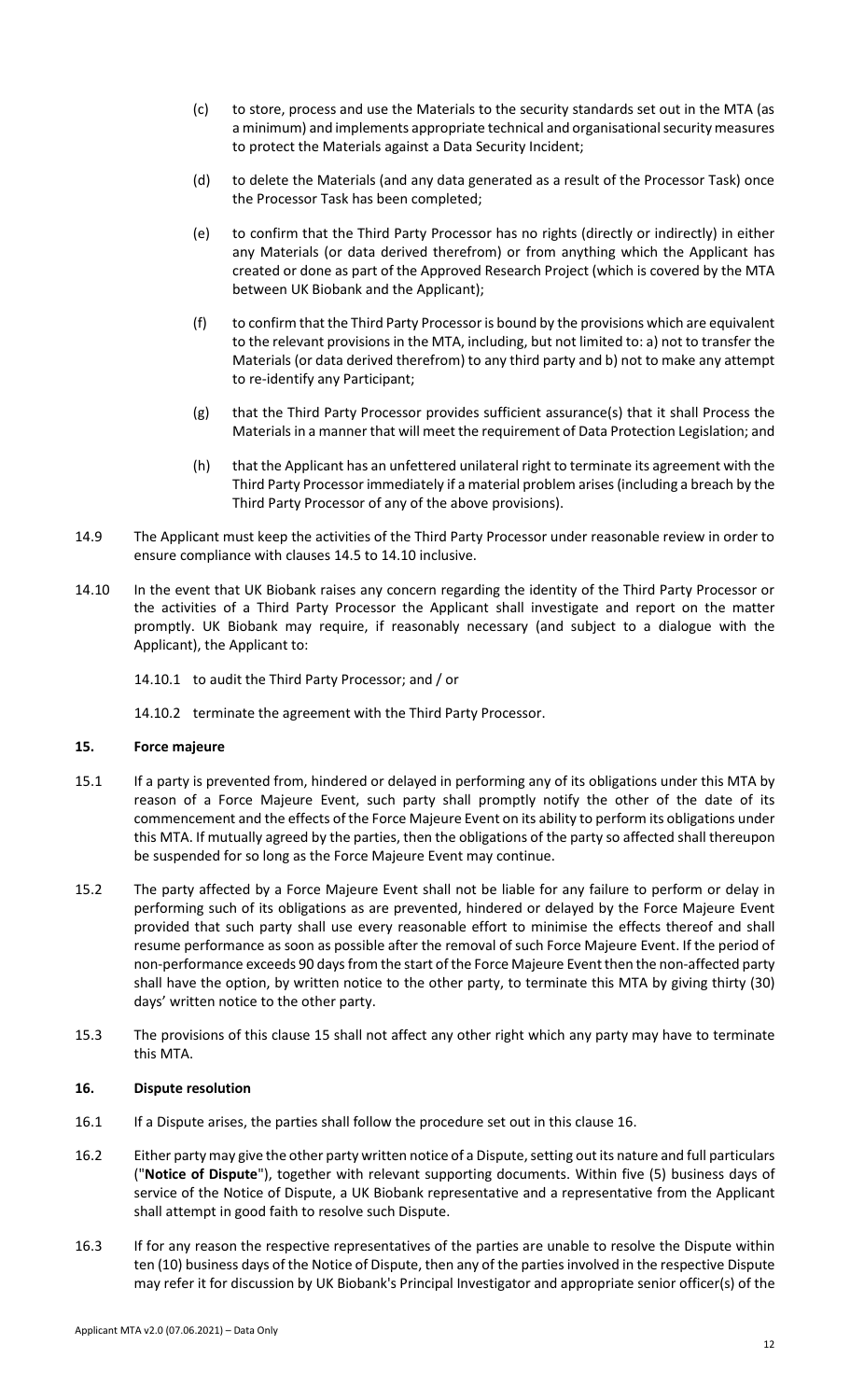Applicant. These senior representatives of the parties (or their respective nominees) shall seek to arrange a meeting or telephone or videoconference call promptly with a view to resolving the Dispute.

- 16.4 If, following escalation of any Dispute as set out in clause 16.3, UK Biobank's Principal Investigator and appropriate senior officer(s) of the Applicant are for any reason unable to resolve the Dispute within thirty (30) business days of it being escalated to them, then the parties agree to enter into mediation in good faith the settle the Dispute in accordance with the Centre for Effective Dispute Resolution (CEDR) Model Mediation Procedure. Unless otherwise agreed between the parties within 20 business days of service of the Notice of Dispute, the mediator shall be nominated by CEDR. To initiate the mediation, a party must serve notice in writing to the other party to the Dispute, referring the Dispute to mediation.
- 16.5 For avoidance of doubt, Disputes with respect to scientific or technical issues or business decisions, and not legal issues, shall remain with senior representatives to be resolved.
- 16.6 If the Dispute is not settled by mediation within 10 business days of commencement of mediation or within such further period as the parties may agree in writing, either party may issue court proceedings in accordance with clause 17.10 of this MTA.
- 16.7 Nothing in this clause 16 shall serve to prevent any of the parties from seeking interim/injunctive relief to protect its rights and interests in any court of England and Wales; provided that such relief shall not prevent or stay any mediation.

#### **17. General**

- 17.1 The parties agree that the Applicant may change the Applicant PI at any time, and from time to time, by written notice to UK Biobank.
- 17.2 This MTA governs and constitutes the entire agreement between the parties and supersedes, replaces and extinguishes all previous agreements, promises, assurances, warranties, representations and understandings between them (whether oral or written) relating to the subject matter hereof. Further, each party acknowledges and agrees that it does not rely on, and shall have no remedy in respect of, any statement, promise, assurance, statement, warranty, undertaking or representation made (whether innocently or negligently) by the other party or any other person except as expressly set out in this MTA in respect of which its sole remedy shall be for breach of contract.
- 17.3 If there is any conflict between the provisions of this MTA and any of the Annexes, then the provisions of the relevant Annex shall apply.
- 17.4 A waiver, delay or forbearance by any party, whether express or implied, in enforcing or exercising any of its rights or remedies hereunder shall not constitute a waiver of such right or remedy, unless set forth in a writing signed by the waiving party.
- 17.5 No provision of this MTA is intended to be enforceable by any person who is not a party to this MTA and nor are any rights granted to any third party under statute or otherwise.
- 17.6 Nothing in this MTA shall create a partnership, joint venture or relationship of agency among the parties.
- 17.7 All variations to this MTA must be agreed, set out in writing and signed on behalf of the parties before they take effect.
- 17.8 If any provision or part-provision of this MTA is or becomes invalid, illegal or unenforceable, it shall be deemed deleted, but that shall not affect the validity and enforceability of the rest of this MTA.
- 17.9 If any provision or part-provision of this MTA is deemed deleted under clause 17.8, the parties shall negotiate in good faith to agree a replacement provision that, to the greatest extent possible, achieves the intended commercial result of the original provision.
- 17.10 This MTA and any dispute or claim (including non-contractual disputes or claims) arising out of or in connection with it or its subject matter or formation shall be governed by and construed in accordance with the laws of England and Wales. Subject to clause 16 above, the parties irrevocably agree that the English courts shall have exclusive jurisdiction over any suit, action, proceedings or dispute arising out of, or in connection with this MTA or its subject matter or formation.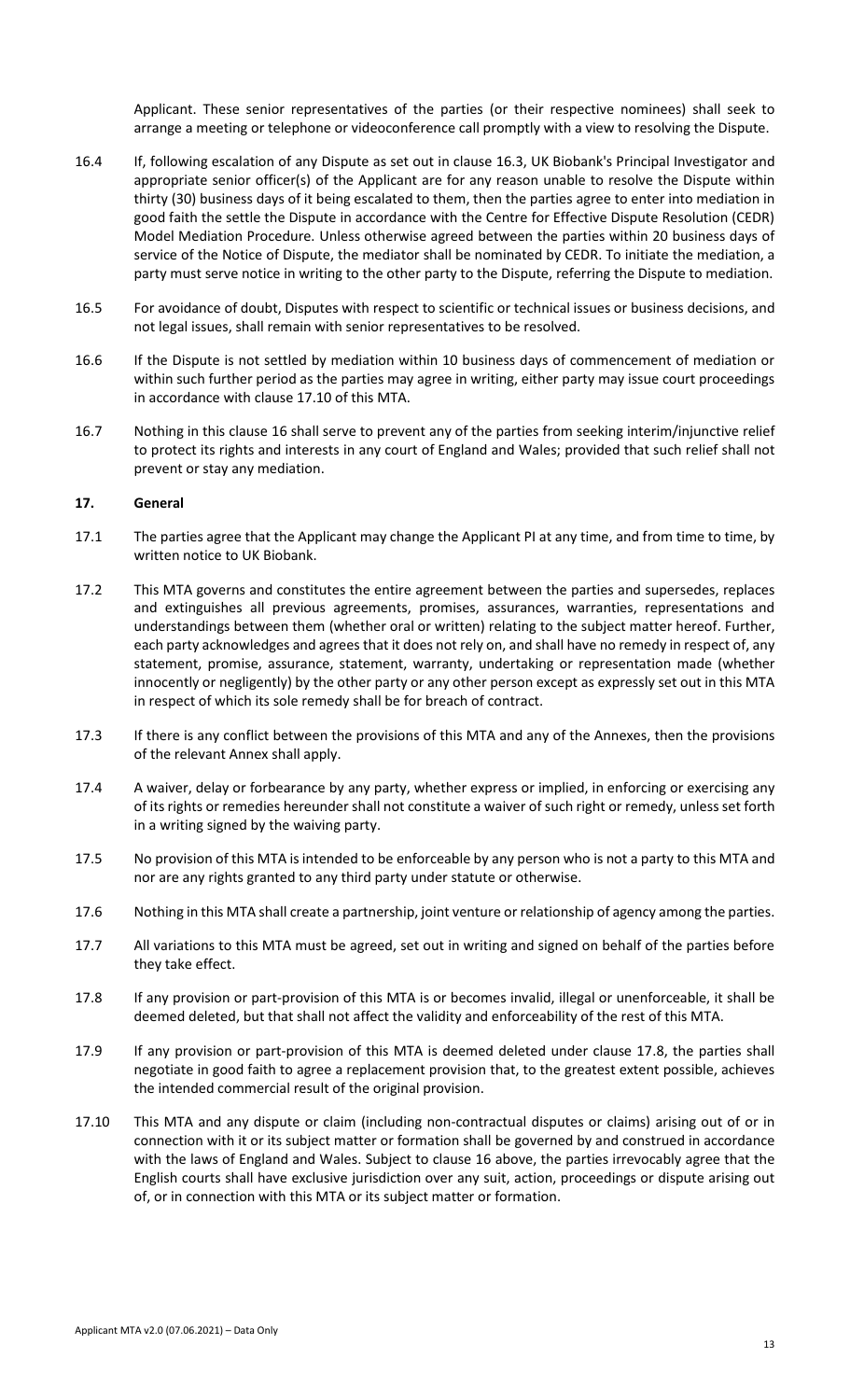This MTA is executed by duly authorised representatives of the parties.

| For and on behalf of UK Biobank: | For and on behalf of the Applicant: |
|----------------------------------|-------------------------------------|
| Signature:                       | Signature:                          |
|                                  |                                     |
| <b>Print name:</b>               | <b>Print name:</b>                  |
| <b>Position:</b>                 | <b>Position:</b>                    |
| Date:                            | Date:                               |

I am the Applicant Principal Investigator of this Approved Research Project and by signing below I confirm that I have read and understood the provisions of this MTA.

**Signature:**

**Print name:**

**Position:**

**Date:**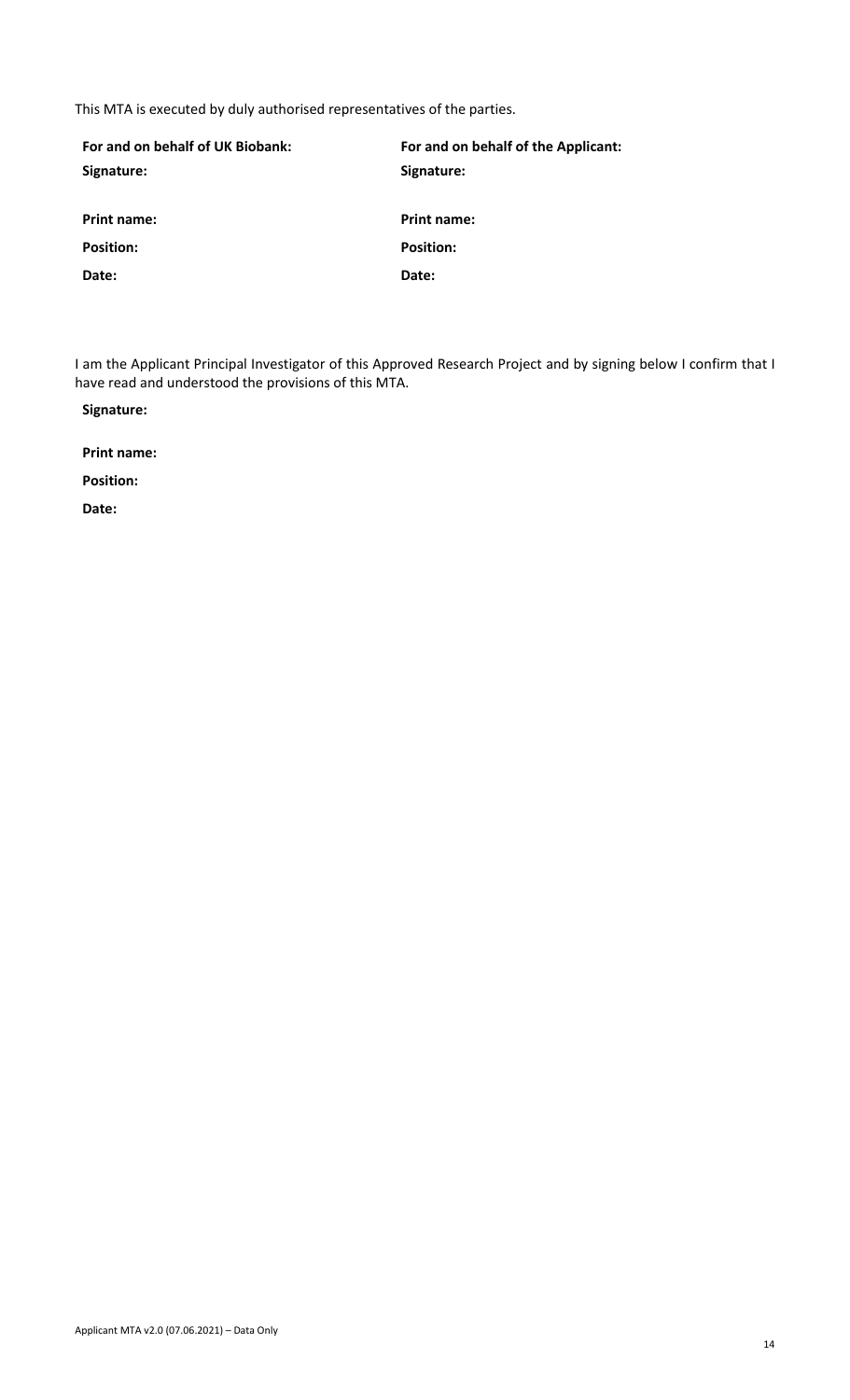#### **Definitions**

*Access Charges:* the charges payable by the Applicant (which may include VAT) to access the Materials as summarised in Annex 4 and detailed in the payment section of the Application on AMS.

Affiliate: any company or other entity that is directly or indirectly Controlling, Controlled by or under common Control with an Applicant (which includes if such Applicant is a company, a subsidiary or parent or holding company of such Applicant, or a subsidiary of such parent or holding company) for so long as such Control exists.

*All Reasonable Endeavours:* in respect of a party obliged to use "All Reasonable Endeavours", the pursuance of a reasonable course of action to achieve the stated outcome which may require reasonable expenditure, but does not require the party to pursue every available course of action to achieve the outcome or act outside its own operational or commercial interests.

AMS: the online Access Management System the Applicant uses to apply for and manage its access to the Resource.

*Applicant:* an institution, company or other identifiable legal entity, making the Application for access in respect of the Approved Research Project and by which an Applicant PI is employed or otherwise contractually attached.

*Applicant's Confidential Information:* as defined in clause 8.1 of this MTA.

*Applicant-Generated Inventions*: as defined in clause 3.5 of this MTA.

*Application:* the application by the Applicant to UK Biobank for access to the Materials for use in relation to the Approved Research Project.

*Applicant Principal Investigator* or *Applicant PI:* the Applicant's principal investigator of the Approved Research Project.

*Applicant Researcher:* a researcher who is working with an Applicant PI on the Approved Research Project.

*Approved Research Project:* the research project approved by UK Biobank (specifically including any conditions or stipulations made by UK Biobank) and as set out in Annex 4.

*C2C Model Clauses***:** the model clauses for the transfer of Personal Data to Controllers established in third countries approved by the European Commission, the approved version, of which, in force at present is that set out in the European Commission's Decision 2004/915/EC of 27 December 2004 (available at [https://eur](https://eur-lex.europa.eu/legal-content/EN/TXT/?uri=CELEX%3A32004D0915)[lex.europa.eu/legal-content/EN/TXT/?uri=CELEX%3A32004D0915\)](https://eur-lex.europa.eu/legal-content/EN/TXT/?uri=CELEX%3A32004D0915), as such model clauses may be amended or superseded by the Secretary of State or standard data protection clauses specified in a document issued (and not withdrawn) by the UK Information Commissioner;

*Collaborator:* the institution(s) collaborating with the Applicant on the Approved Research Project.

*Completion Date:* the date or dates contained within Annex 4 for the end-date of the Approved Research Project, including any extensions.

*Control:* means the direct or indirect ownership of at least fifty percent (50%) of the outstanding shares or other voting rights of the subject entity having the power to vote on or direct the affairs of the entity (or such lesser percentage which is the maximum allowed to be owned by a foreign company in a particular jurisdiction), and "Controlling" and "Controlled" shall be construed accordingly.

*Controller, Processor, Data Subject, Personal Data, Processing (and Process) and Special Categories of Personal Data:* have the meanings given in Data Protection Legislation;

*Data Protection Legislation*: means all laws applicable (in whole or in part) to a party's Processing of Personal Data under or in connection with this MTA, and including, as applicable: (i) the GDPR as it forms part of UK law by virtue of section 3 of the European Union (Withdrawal) Act 2018 (the "**UK GDPR**"); (ii) the UK Data Protection Act 2018; (iii) the Privacy and Electronic Communications (EC Directive) Regulations 2003 as they continue to have effect by virtue of section 2 of the European Union (Withdrawal) Act 2018; and (iv) any other laws in force in the UK from time to time applicable (in whole or in part) to the Processing of Personal Data, in each case as amended or superseded from time to time.

*Data Security Incident*: as defined in clause 4.2 of the MTA.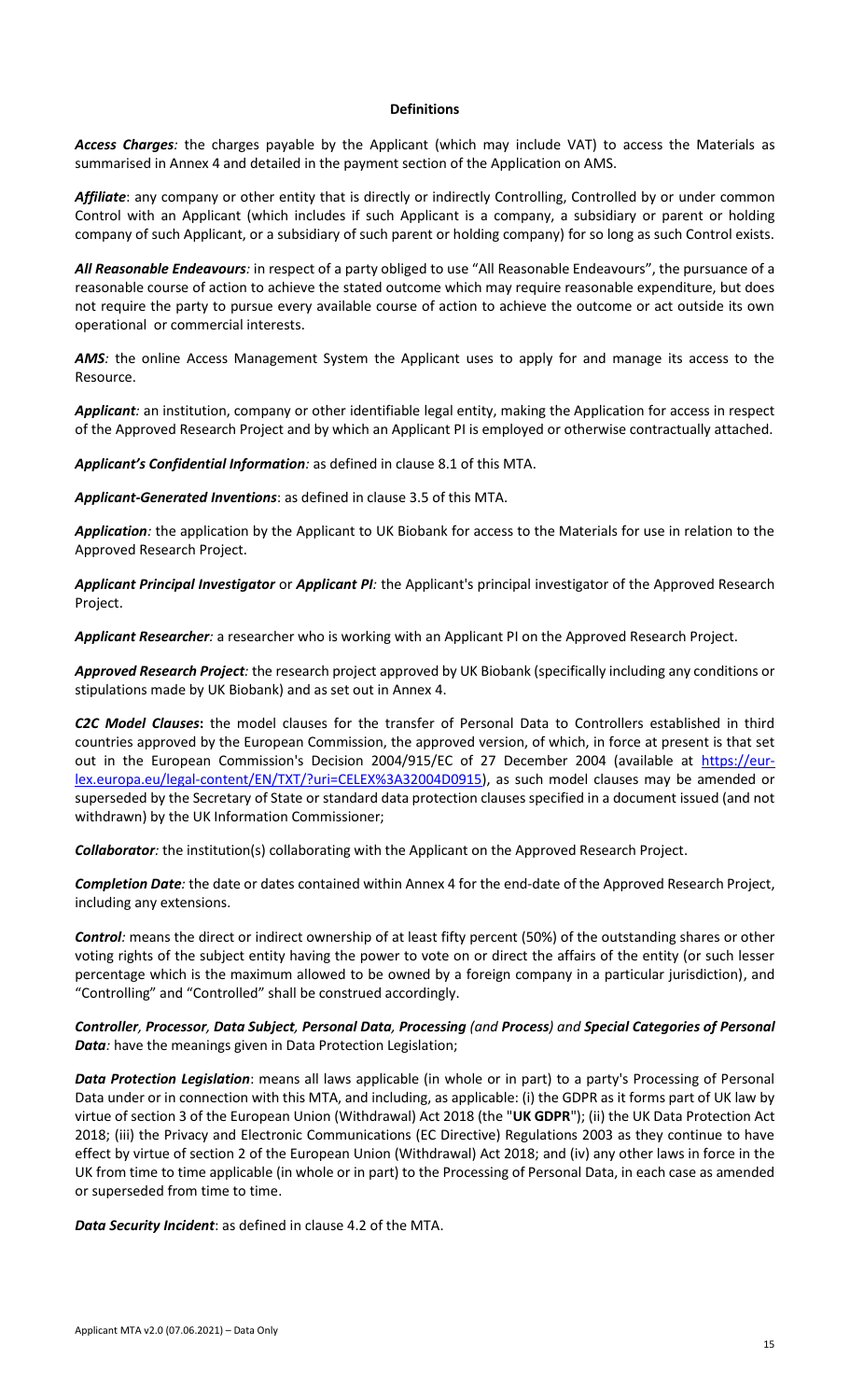*Dispute:* any dispute, controversy, proceeding or claim (including any legal disputes) between UK Biobank, on the one hand, and the Applicant, on the other hand, arising out of or in connection with this MTA or the performance, validity or enforceability of it.

*Effective Date:* the date on which this MTA is executed by an authorised signatory of UK Biobank, having already been signed by the Applicant and signed as "read and understood" by the relevant Applicant PI.

*Findings:* as defined in clause 3.1.2 of this MTA and shall mean literally what is found, in terms of conclusions and results, by the Applicant as a result of the Approved Research Project. For clarity, findings do not include Applicant-Generated Inventions and nor do they include findings which result from data which is not UK Biobank Materials.

*Force Majeure Event:* any cause which arises from or is attributable to acts, events, omissions or accidents beyond the reasonable control of the affected party including without limitation act of God, war, riot, civil commotion, non-performance by sub-contractors or suppliers, compliance with any law or governmental order, rule, regulation or direction, accident, breakdown of plant or machinery, supply failure, epidemic, pandemic, fire, flood or storm.

*Insolvency Event*: means where a person is unable to pay its debts within the meaning of the Insolvency Act 1986 section 123 (without the need for a determination by a court), has an administrator, receiver, administrative receiver or manager appointed over the whole or any part of its assets, enters into any composition with creditors generally, or has an order made or resolution passed for it to be wound up (unless as part of any scheme for solvent amalgamation or solvent reconstruction) or undergoes any similar or equivalent process in any jurisdiction or undergoes any other arrangement which affects the rights of creditors;

*Intellectual Property Rights or IPRs:* all present and future intellectual property rights including but not limited to patents, trade and service marks, design rights, copyright, database rights, trade secrets and know-how, in all cases whether registered or not or registerable, and including all registrations and applications for registrations of any of these and rights to apply for the same as well as any renewals, extensions, continuations, combinations or divisions thereof, and all rights and forms of protection of a similar nature or having equivalent or similar effect to any of these anywhere in the world.

*Liability*: liability arising out of or in connection with this MTA, whether in contract, tort, misrepresentation, restitution, under statute or otherwise, including but not limited to arising from a breach of, or a failure to perform or defect or delay in performance of, any of a party's obligations under this MTA, in each case howsoever caused, including if caused by negligence.

*Materials:* the data as set out in Annex 4 supplied by UK Biobank to the Applicant under or in connection with this MTA including any Participant Level Data.

*MTA:* this Material Transfer Agreement, the Applicant Terms and Conditions (including any documents and/or materials that are referred to in them), the Annexes and where applicable the contents of the Applicant's Application Form.

*Notice of Dispute:* as defined in clause 16.2 of the MTA.

*Other Data:* as defined in clause 3.1.3 of the MTA.

*Participant(s):* the individuals who participate in UK Biobank.

*Participant Level Data:* the Personal Data contained within the Materials and any applicable generated data (as described in clause 3.1 of the MTA).

*Permitted Purpose:* to conduct the Approved Research Project in accordance with the approved project scope and the timeframe as set out in the Annex 4, subject to the provisions of this MTA.

*Resource:* the collection of Materials within UK Biobank which are accessible by Applicant.

*Results Data:* as defined in clause 3.1.1 of this MTA.

*Term:* as defined in clause 11.1 of this MTA.

*Third Party Processors:* as defined in clause 14.5 of this MTA.

*VAT*: value added tax chargeable under the Value Added Tax Act 1994 (and all amendments and updates thereto) or any similar replacement or additional tax.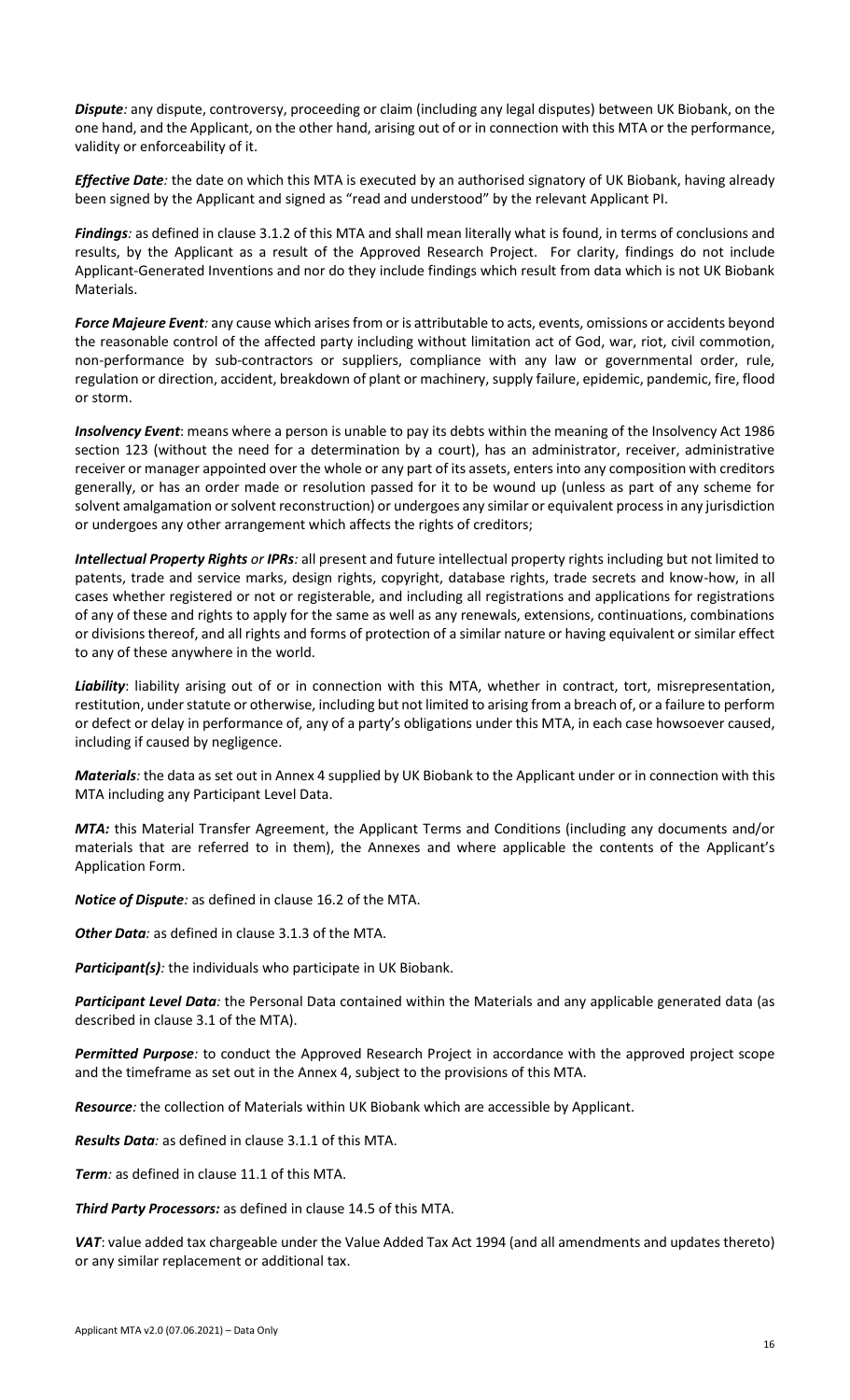# **Annex 1 Data Processing Description**

This Annex 1 forms part of this MTA and describes the types of Participant Level Data disclosed by UK Biobank to the Applicant and Applicant Researchers to process strictly for the Permitted Purpose described in this MTA (or as otherwise agreed in writing by the parties).<sup>3</sup>

| Data subjects                                                              | The Participants                                                                                                                                                                                                                                                                                                                                                                                                                                                                                                                                                                                                                                                                                                                                                                                                                                                                                                                                                                                                                                                                                                                                           |  |  |
|----------------------------------------------------------------------------|------------------------------------------------------------------------------------------------------------------------------------------------------------------------------------------------------------------------------------------------------------------------------------------------------------------------------------------------------------------------------------------------------------------------------------------------------------------------------------------------------------------------------------------------------------------------------------------------------------------------------------------------------------------------------------------------------------------------------------------------------------------------------------------------------------------------------------------------------------------------------------------------------------------------------------------------------------------------------------------------------------------------------------------------------------------------------------------------------------------------------------------------------------|--|--|
| <b>Categories of</b><br>data                                               | The Participant Level Data to be Processed concern the following categories of Personal Data:<br>EIDs - the encoded and unique pseudonymised identifiers which are specific to the<br>Approved Research Project; and<br>data derived from baseline questionnaire responses and interviews which do not<br>contain special category data, such as birthplace, early life and education,<br>employment history, marital status and number of children.                                                                                                                                                                                                                                                                                                                                                                                                                                                                                                                                                                                                                                                                                                       |  |  |
| <b>Special</b><br>categories of<br>data                                    | The Participant Level Data to be Processed concern the following special categories of data:<br>The UK Biobank Resource contains health, genetic and biometric data. All special categories of<br>data contained in the Materials is de-identified (the direct and indirect identifiers are<br>removed).                                                                                                                                                                                                                                                                                                                                                                                                                                                                                                                                                                                                                                                                                                                                                                                                                                                   |  |  |
|                                                                            | The types of special category of data may include:<br>measures of the Participant's phenotype, such as height, weight and blood pressure<br>$\bullet$<br>(approximately 2,000 phenotypes per Participant, as further detailed here<br>http://biobank.ndph.ox.ac.uk/showcase/schema.cgi?id=1)<br>measures of the Participant's genome, this includes genotype, exome sequence and<br>$\bullet$<br>whole sequence data;<br>biomarkers created by assay of the Participant's samples, which include common<br>$\bullet$<br>biomarkers (such as cholesterol), infectious disease markers, proteomic and<br>metabolomic markers;<br>imaging data (on up to 100,000 Participants) as the result of MRI scans of the head,<br>$\bullet$<br>the heart and the body, plus ultrasound and DEXA; and<br>data derived from health record linkages including hospital records, primary care<br>$\bullet$<br>records, death and cancer registries or any other sources of clinical data; and<br>special category data derived from baseline questionnaire responses and interviews,<br>such as past illness / disease history, dietary, cognitive and physical measures. |  |  |
| <b>Purpose of the</b><br>transfer                                          | The transfer is made to allow the Applicant to conduct the Permitted Purpose.                                                                                                                                                                                                                                                                                                                                                                                                                                                                                                                                                                                                                                                                                                                                                                                                                                                                                                                                                                                                                                                                              |  |  |
| <b>Recipients</b>                                                          | The Participant Level Data transferred may be disclosed only to the following recipients or<br>categories of recipients:<br>Authorised personnel within the Applicant, namely the Applicant Principal<br>Investigator and Applicant Researchers;<br>Third Party Processors subject to the relevant provisions of the MTA;<br>$\bullet$<br>Law enforcement agencies acting under Data Protection Legislation;<br>$\bullet$<br>The relevant data protection authority acting under Data Protection Legislation; and<br>$\bullet$<br>Auditors (UK Biobank or appropriate third parties).<br>٠                                                                                                                                                                                                                                                                                                                                                                                                                                                                                                                                                                 |  |  |
| <b>Processing</b><br>activities                                            | The Participant Level Data will be subject to the following basic Processing activities:<br>Access and use of Participant Level Data within the research analysis platform for the<br>Permitted Purpose;<br>Where approved by UK Biobank the transmission to, making available to and storage<br>on the Researcher's systems/network servers, excluding any WGS (whole genome<br>sequence) or WES (whole exome sequence) files which must not be transmitted or<br>downloaded from the research analysis platform;<br>research operations, including a Processor Task by a Third Party Processor; and<br>risk management, compliance, legal and audit functions.<br>٠                                                                                                                                                                                                                                                                                                                                                                                                                                                                                      |  |  |
| <b>UK Biobank's</b><br>lawful basis for<br>sharing<br><b>Personal Data</b> | Personal Data:<br>Legitimate interests (Article 6(1)(f) UK GDPR)<br><b>Special Categories of Data:</b><br>Scientific research purpose (Article 9(2)(j) UK GDPR)                                                                                                                                                                                                                                                                                                                                                                                                                                                                                                                                                                                                                                                                                                                                                                                                                                                                                                                                                                                            |  |  |

<sup>&</sup>lt;sup>3</sup> For further information about this MTA's Data Protection clauses and an explanation of UK Biobank's position in relation to Data Protection, please see the FAQs on th[e UK Biobank website](https://www.ukbiobank.ac.uk/enable-your-research/costs/changes-to-access-fees-faqs) (which shall be updated by UK Biobank from time to time).

 $\overline{\phantom{a}}$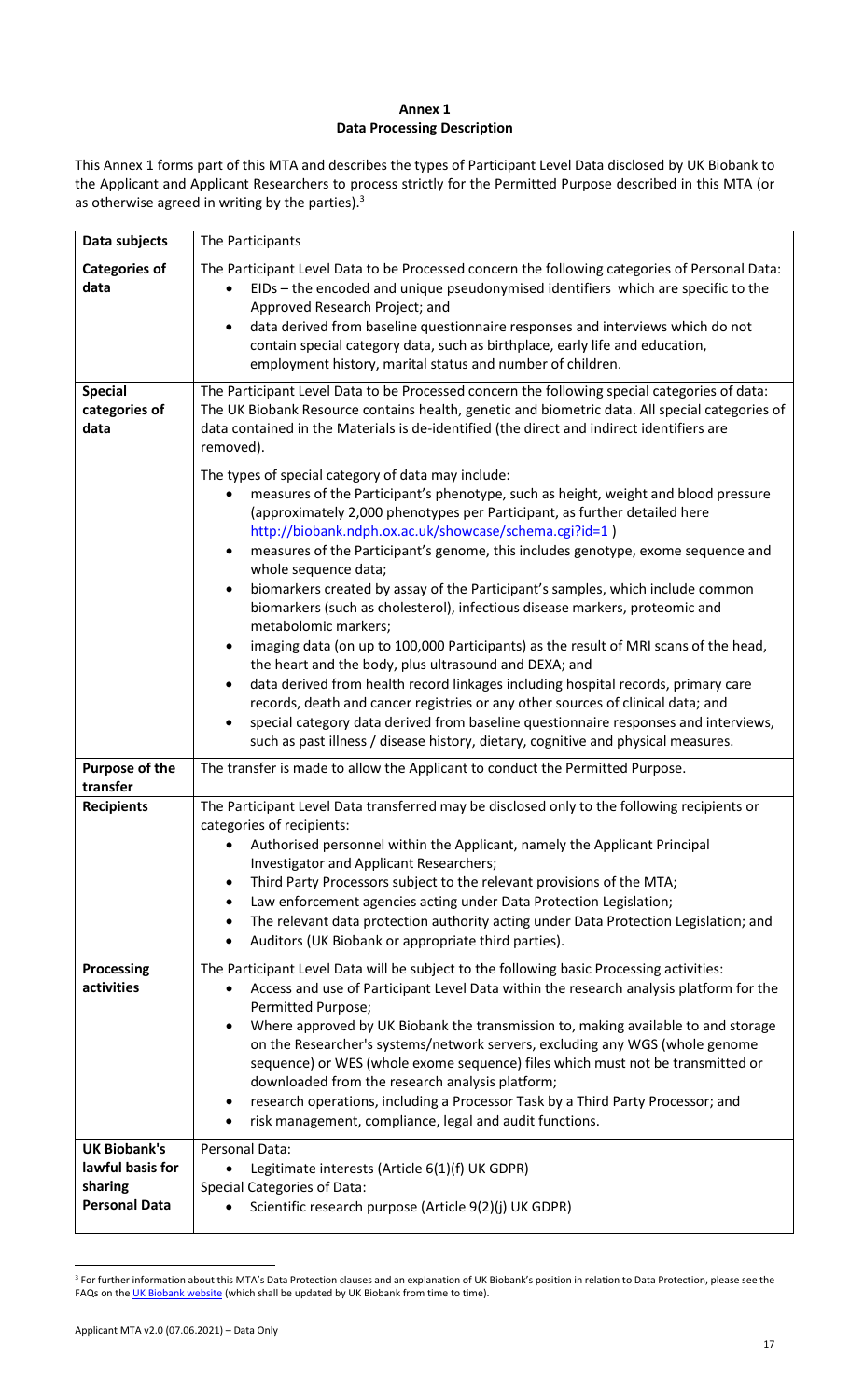| <b>UK Biobank's</b> | DPO@ukbiobank.ac.uk |
|---------------------|---------------------|
| <b>DPO contact</b>  |                     |
| details:            |                     |
| Applicant's DPO     |                     |
| contact details:    |                     |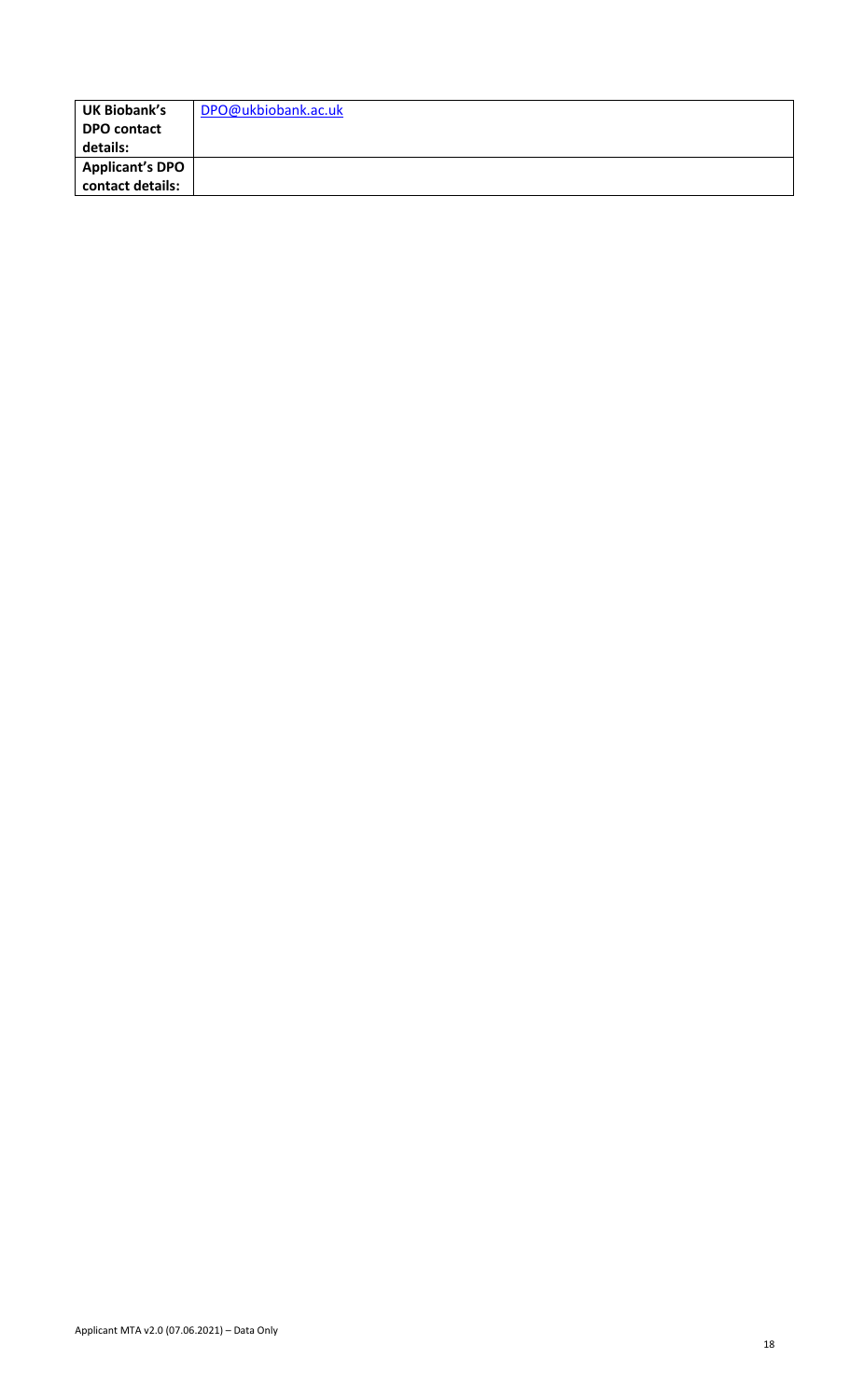### **Annex 2 Security Measures**

UK Biobank has a legal obligation under the UK GDPR to ensure that its Materials are stored, retrieved and used securely, with appropriate organisational and technical measures in place. UK Biobank must also take reasonable steps to ensure that Materials it shares continue to be protected with adequate security. This Annex 2 forms part of the MTA and represents the minimum level of security standards for data storage, retrieval and usage that the Applicant must comply with. This Annex 2 may be updated by UK Biobank from time-to-time.

The objective of these security measures is to ensure that Materials provided by UK Biobank are secured and treated as though they are Personal Data, and with particular respect to:

- Confidentiality data are secured with organisational and technical measures in place to restrict access only to authorised users and protected from unauthorised access by internal and external threats; and
- Integrity data remains accurate and complete to support high quality research to be undertaken.

## **1. Information security policy**

- 1.1 The Applicant shall implement and maintain a written information security policy that specifies the security standards it shall apply to protect the Materials it processes in accordance with this MTA.
- 1.2 The information security policy shall mandate the use of appropriate technical and organisational security measures in the Applicant's organisation to protect Personal Data against unauthorised and unlawful processing and against damage or destruction. It shall further describe the measures to be taken in the event of an actual or suspected data or security breach.
- 1.3 The Applicant shall appoint a duly skilled employee with responsibility for ensuring the security of the Materials processed by the Applicant in its organisation and for reviewing, maintaining and updating the Applicant's information security policy.
- 1.4 The Applicant shall ensure duly authorised employees and contractors are properly trained and are aware of their responsibilities for any data they handle including appropriate technical training in order to fulfil their roles. This training programme should include information on current common threats and appropriate actions in response.
- 1.5 The information security policy shall also set out that:
	- 1.5.1 Information should be stored throughout its existence in an environment suited to its format and sensitivity, to ensure its preservation from physical harm or degradation and its security from unauthorised access;
	- 1.5.2 Data storage devices are appropriately protected via advanced anti-virus software; access should be controlled via directory services;
	- 1.5.3 Servers, client devices and applications used for storing, accessing and analysing UK Biobank Materials are deployed with operating systems, firmware, and software within vendor supported versions and where exceptions are documented with adequate mitigations described and auditable; and
	- 1.5.4 Encryption is in place in transit and at rest where practicable.

## **2. Access to data**

- 2.1 The Applicant shall implement technical access controls that restrict access to data it processes to duly authorised employees and contractors only. Access logging and monitoring should be put in place.
- 2.2 The Applicant shall ensure that only duly authorised employees and contractors shall be permitted to access the Materials only to the extent necessary for the performance of their duties.
- 2.3 The Applicant shall identify and appoint a system administrator with overall responsibility for granting, changing or voiding data access privilege to its data processing systems and access privileged should be periodically reviewed.
- 2.4 Where an employee or contractor who has access to the Materials either leaves or has their authorisation removed e.g. as a result of a change of role, the Applicant shall ensure that their status is updated within 24 hours e.g. by changing access control lists.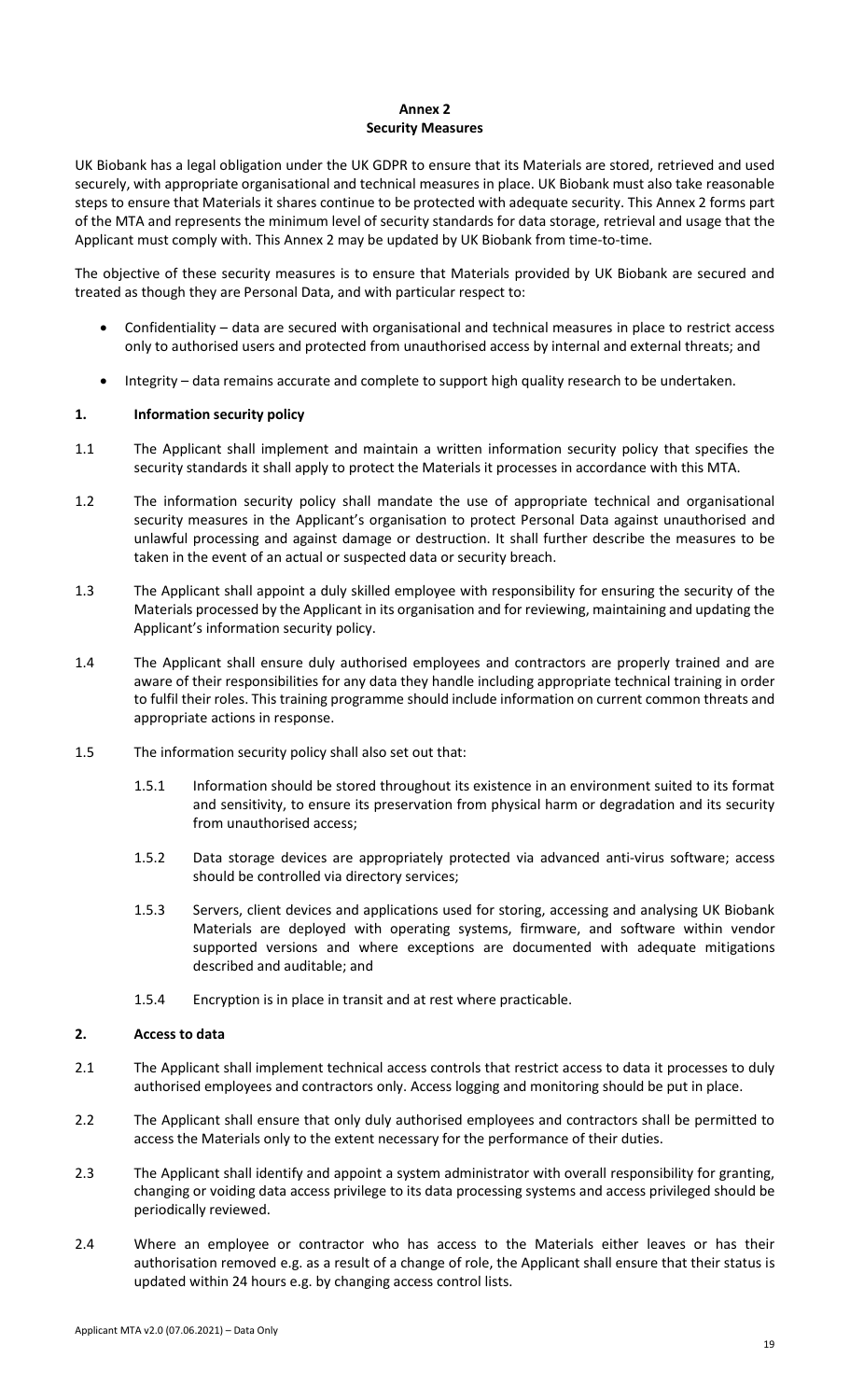2.5 The Applicant shall ensure that access to server data processing facilities as appropriate shall be restricted on a 24x7 basis to duly authorised employees and contractors by use of keys, biometric readers, or other electronic security measures as practical.

### **3. User access controls**

- 3.1 The Applicant shall ensure that access to Personal Data shall be controlled through access privileges (described above), usernames and appropriately secure passwords.
- 3.2 The Applicant shall ensure that employees or contractors should not share or use the same username, and exceptions must be documented with adequate mitigations described and auditable.
- 3.3 Use of multi-factor authentication should be used to authenticate authorised users of IT systems.

### **4. Technical controls**

- 4.1 The Applicant shall implement appropriate firewall, anti-virus, anti-spyware and other anti-malware software and technologies on all networks and systems it uses to process the Materials.
- 4.2 The Applicant shall update its firewall, anti-virus, anti-spyware and other anti-malware software and technologies on a regular basis to ensure that they protect against then-current virus, spyware and other malware threats.
- 4.3 The Applicant shall ensure that updates and patches of critical software and firmware are applied within a reasonable time period.
- 4.4 The Applicant shall mitigate external attacks by a number of methods, including the use of Intrusion Prevention and Detection Systems (IPS/IDS) in addition to firewall and anti-virus measures, with appropriate monitoring in place.
- 4.5 Where remote access is provisioned controls must be implemented to ensure only authorised devices access IT systems.
- 4.6 The Applicant shall take reasonable measures to ensure that vulnerabilities are discovered and addressed within a reasonable time frame. These measures could include internal vulnerability scanning and use of independent external auditors (penetration testing).

### **5. Storage and transmission of data**

- 5.1 Where practicable data should be encrypted at rest using strong encryption techniques following best practices for key management.
- 5.2 Measures should be taken to maintain the integrity of data
- 5.3 Data should be encrypted during transmission, using best practices. Insecure or obsolete protocols or cipher-suites should not be used.
- 5.4 Use of portable media should be avoided unless reasonably required to process the data. Where needed data should be encrypted using a strong password or other secret information.
- 5.5 Any deletion of data should be permanent and deleted data should not be recoverable.
- 5.6 An information asset register should be maintained so that all UKB data can be removed on request or at the end of the agreement.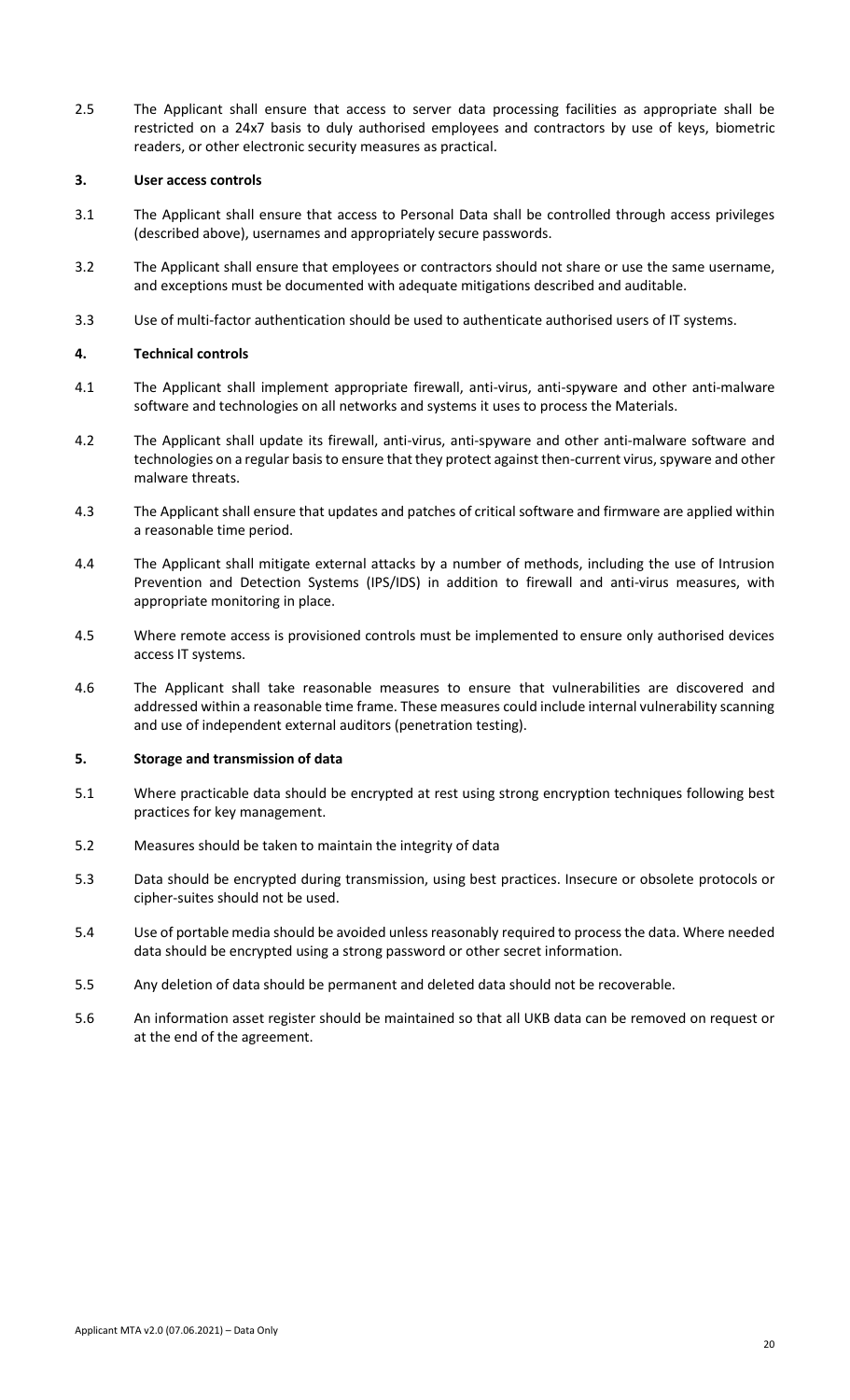# **Annex 3 Annual Project Report Template**

The purpose of this Annex 3 is to provide the Applicant and Applicant PI with a template of the Annual Project Report Form that will need to be completed and submitted to UK Biobank on an annual basis (the annual anniversary of the Effective Date). For the avoidance of doubt, the Applicant is not required to complete this form on execution of the MTA.

UK Biobank reserves the right to update this form from time to time including the manner in which the form is submitted to UK Biobank. The up-to-date version of the form and the instructions for submission are accessible on AMS or the [UK Biobank website.](https://www.ukbiobank.ac.uk/enable-your-research/manage-your-project)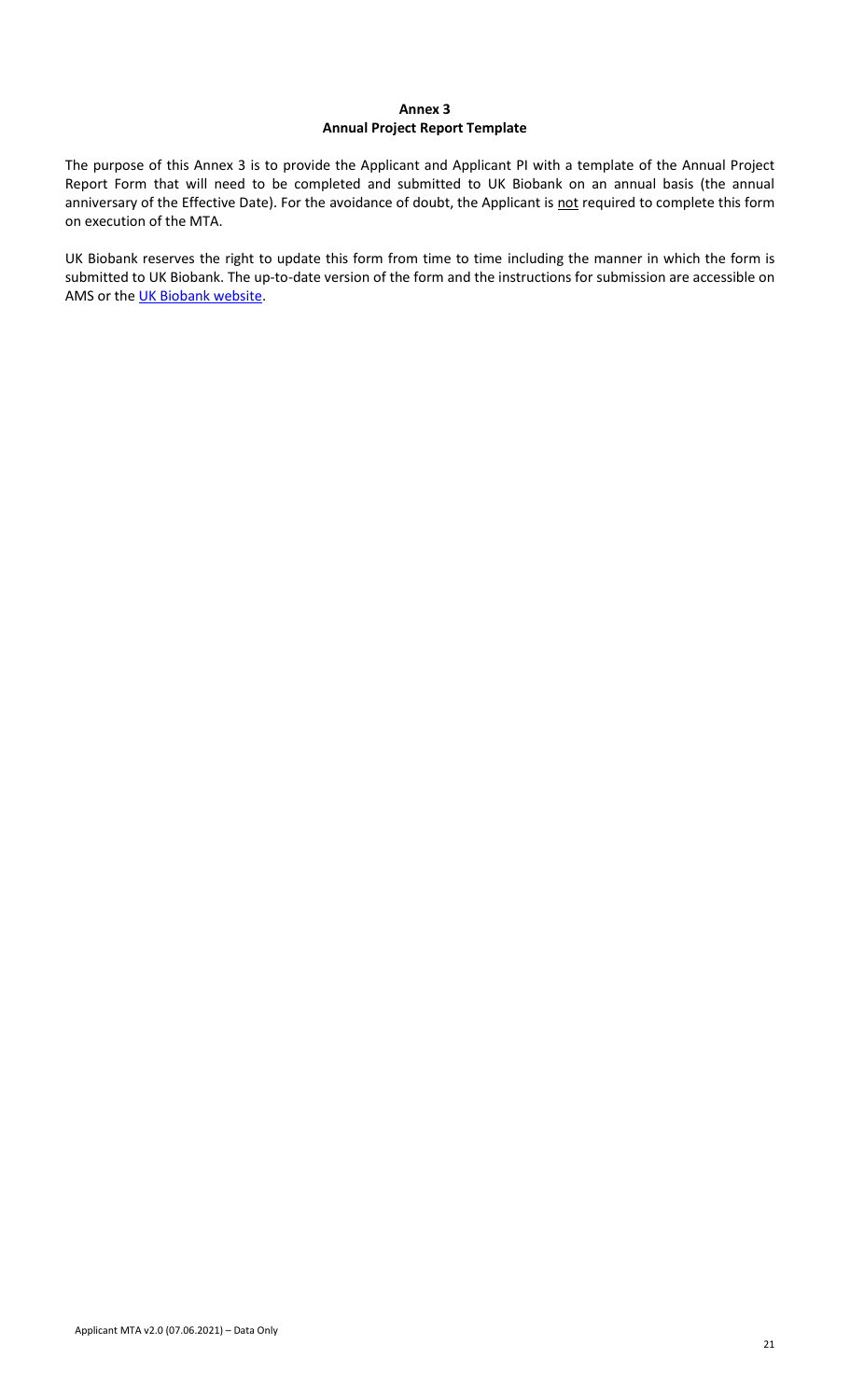#### **Annual Project Report Template**

Every year, as Principal Investigator (PI), there is some information regarding your Research Project that we ask you to provide to us. This is a requirement of all PIs on all research projects. If the information requested is not provided, then this could impact your ability to access the UK Biobank data you need for your research and continued failure to comply could lead to your research project being terminated and future research applications being declined.

Please complete and upload this report template to the Access Management System (AMS). For help, please see our AMS User Guide on the **UK Biobank website**.

| <b>Research Project Number:</b> |  |
|---------------------------------|--|
| Date report completed:          |  |

**1. Are all Collaborators who are currently accessing UK Biobank data as part of this Research Project named in the Collaborators list in AMS?**

| Yes / No<br>who are no longer accessing UK Biobank data. |  | If no, please ask any unregistered collaborators to submit a registration as soon as possible. After<br>registration approval you can add them to the Collaborator list. Please remove any collaborators |
|----------------------------------------------------------|--|----------------------------------------------------------------------------------------------------------------------------------------------------------------------------------------------------------|
|----------------------------------------------------------|--|----------------------------------------------------------------------------------------------------------------------------------------------------------------------------------------------------------|

**2. Please provide the names of any Third Party Processors who process UK Biobank data as a sub-contractor as part of this Research Project and provide details of the tasks the Third Party Processor conducts on your behalf:**

| Third Party Processors:      |  |  |
|------------------------------|--|--|
|                              |  |  |
| Third Party Processor tasks: |  |  |
|                              |  |  |

**3. Please provide a summary update on the progress of your Research Project and your plans for the next 12 months:**

| <b>Progress to date:</b>      |  |  |
|-------------------------------|--|--|
|                               |  |  |
| Plans for the next 12 months: |  |  |
|                               |  |  |
|                               |  |  |

4. Please provide details of any research output (e.g. websites, patents<sup>4</sup>, GWAS summary statistics location) and list all **publications (including pre-prints and peer-reviewed publications) from this Project since your last Annual Project Report. If none, please say so:**

|    | <b>Research Output:</b>                                                                                                                                               |                          |
|----|-----------------------------------------------------------------------------------------------------------------------------------------------------------------------|--------------------------|
|    | <b>Publications:</b> (in the format: first author, year, title, journal, PMID, DOI)                                                                                   |                          |
| 5. | I certify that:                                                                                                                                                       | Please mark with an 'x': |
|    | I am the PI of the Research Project identified above;                                                                                                                 |                          |
|    | all of the provisions of the Material Transfer Agreement, including but not limited to the<br>Security Measures (Annex 2) are being complied with;                    |                          |
|    | a GDPR-compliant privacy notice is available on my institution's website in relation to<br>processing participant data for the purposes of this Research Project; and |                          |
|    | all of the information provided in this Annual Project Report is true and accurate.                                                                                   |                          |
|    | Note: please save as a .pdf document and upload in AMS                                                                                                                |                          |

 $\overline{\phantom{a}}$ <sup>1</sup>As stated in the Material Transfer Agreement, please provide us with a summary (and a copy of the application if requested) of any patents whose claims cover, or are intended to cover, an Applicant Generated Invention within 2 months of their publication.